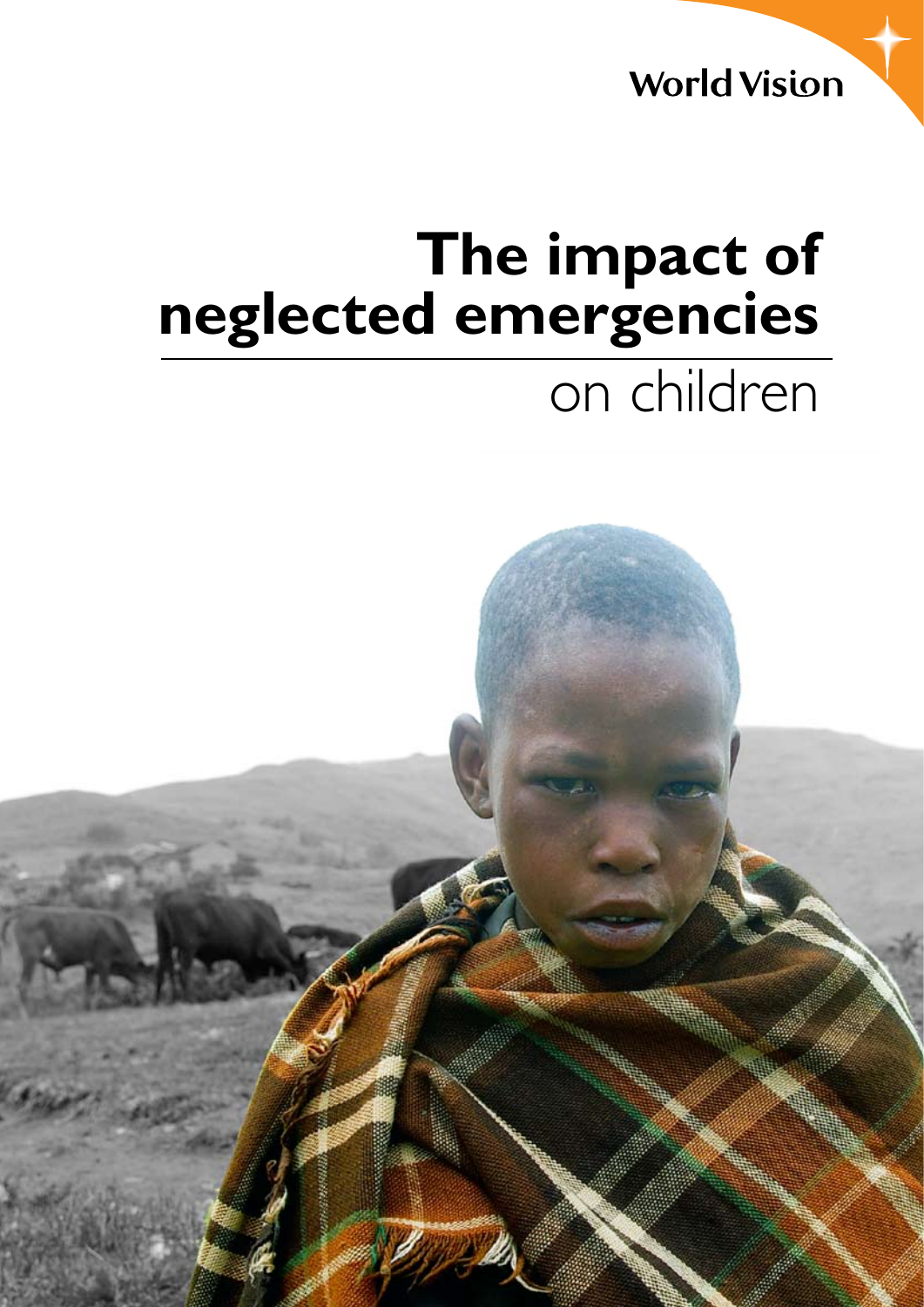Copyright © 2009 World Vision International

All rights reserved. No portion of this publication may be reproduced in any form, except for brief excerpts in reviews, without prior permission of the publisher.

The impact of neglected emergencies on children

Published October 2009 by World Vision International [www.globalempowerment.org](http://www.globalempowerment.org)

World Vision 800 West Chestnut Avenue Monrovia CA 91016-3198 USA

Researched and written by Denise Allen Copyedited by Marina Mafani

Cover image: Unlike other herd boys in Lesotho who are denied the right to education altogether, 10-year-old Tsepang takes care of livestock on weekends and during school holidays. However, when there is no one to graze the livestock, Tsepang has no option but to miss school and take care of the cattle. World Vision advocates for the right to education for all children, including herd boys.

Photographer: Makopano Letsatsi/World Vision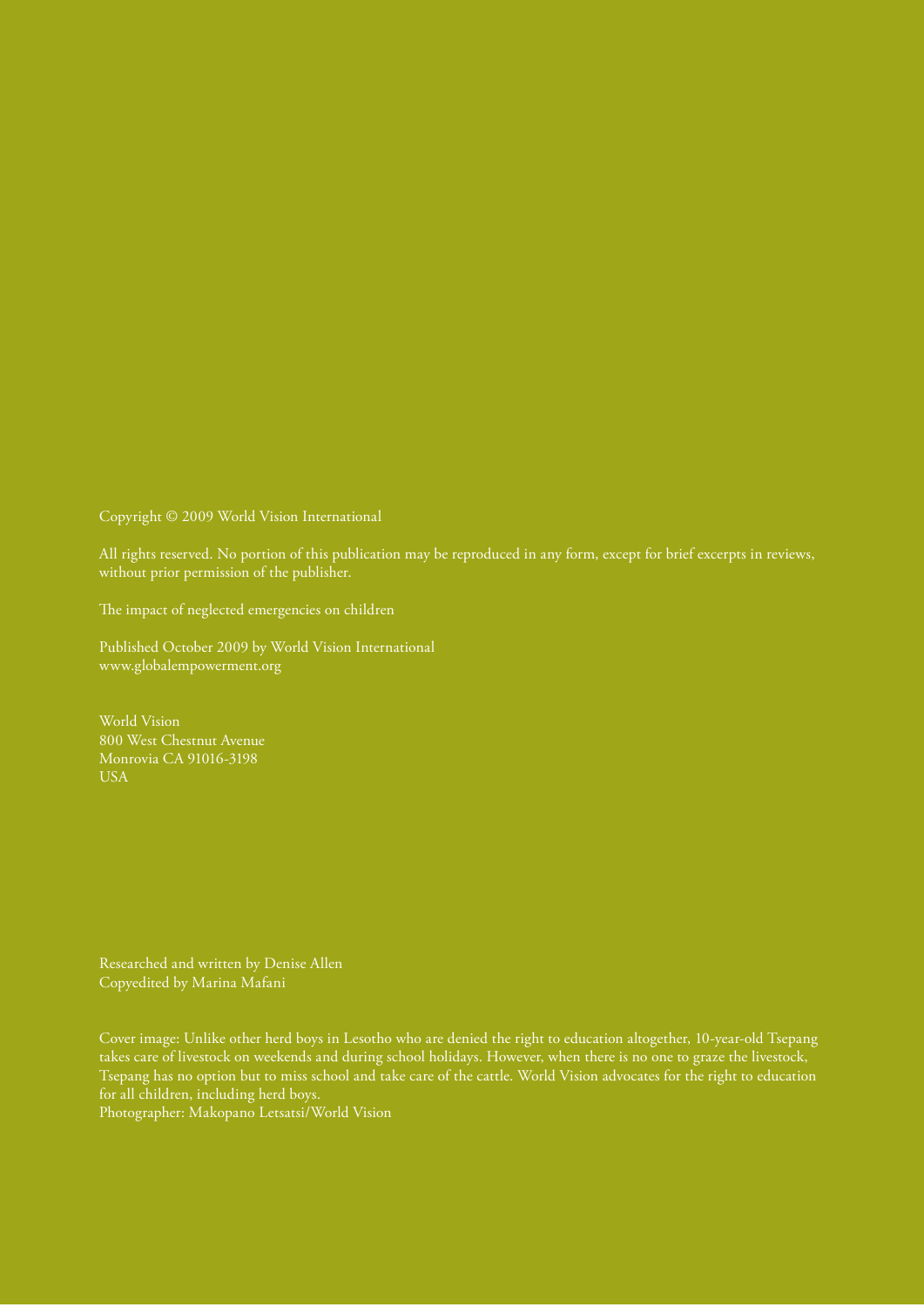

# **The impact of neglected emergencies**  on children

a special report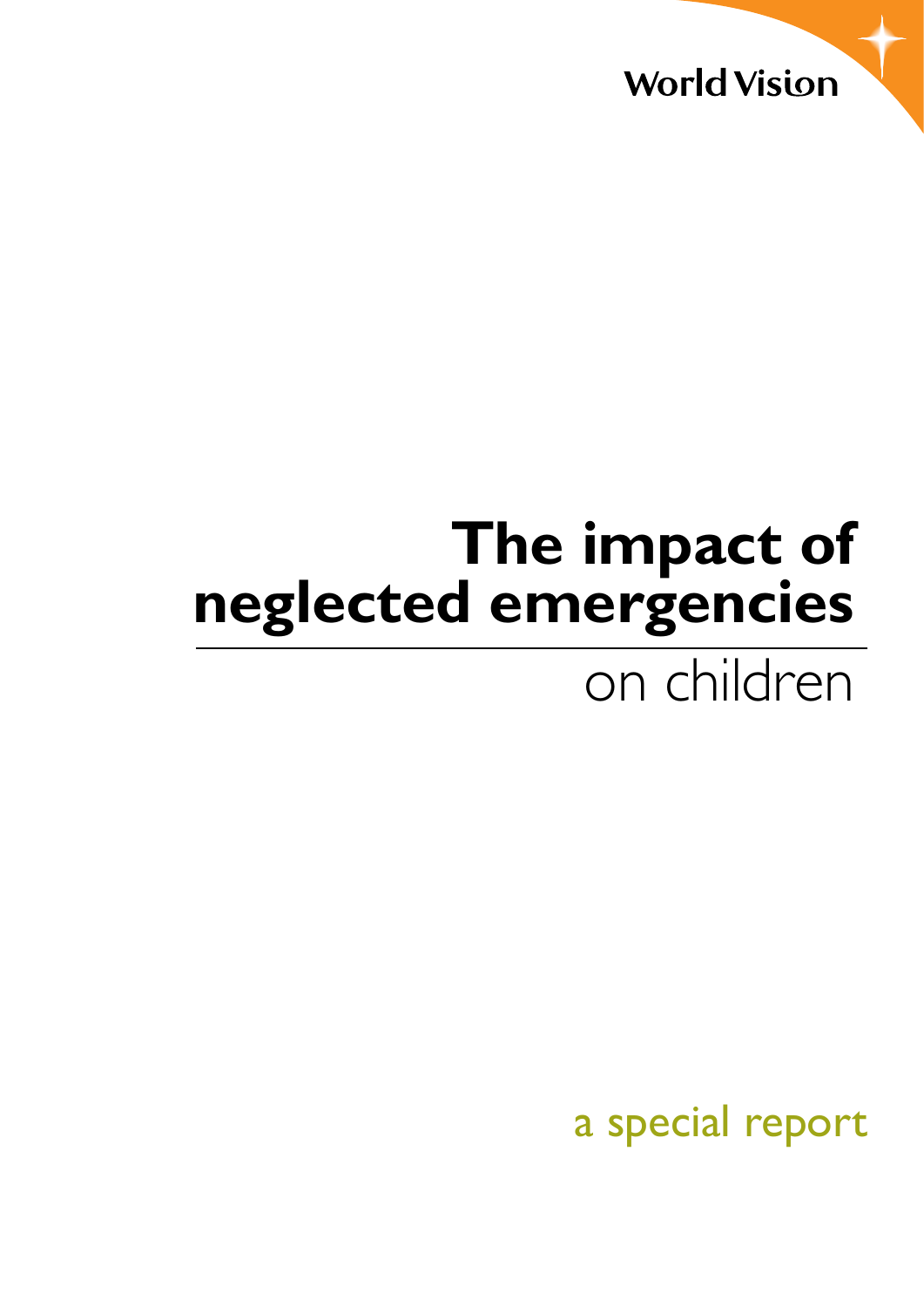World Vision is a Christian relief, development and advocacy organisation dedicated to working with children, families and communities world-wide to reach their full potential by tackling the causes of poverty and injustice. As followers of Jesus, World Vision is dedicated to working with the world's most vulnerable people. World Vision serves all people regardless of religion, race, ethnicity or gender.

Children are often most vulnerable to the effects of poverty. World Vision works with each partner community to ensure that children are able to enjoy improved nutrition, health and education. Where children live in especially difficult circumstances, surviving on the streets, suffering in exploitative labour, or exposed to the abuse and trauma of conflict, World Vision works to restore hope and to bring justice.

World Vision recognises that poverty is not inevitable. Our Mission Statement calls us to challenge those unjust structures that constrain the poor in a world of false priorities, gross inequalities and distorted values. World Vision desires that all people be able to reach their God-given potential, and thus works for a world that no longer tolerates poverty.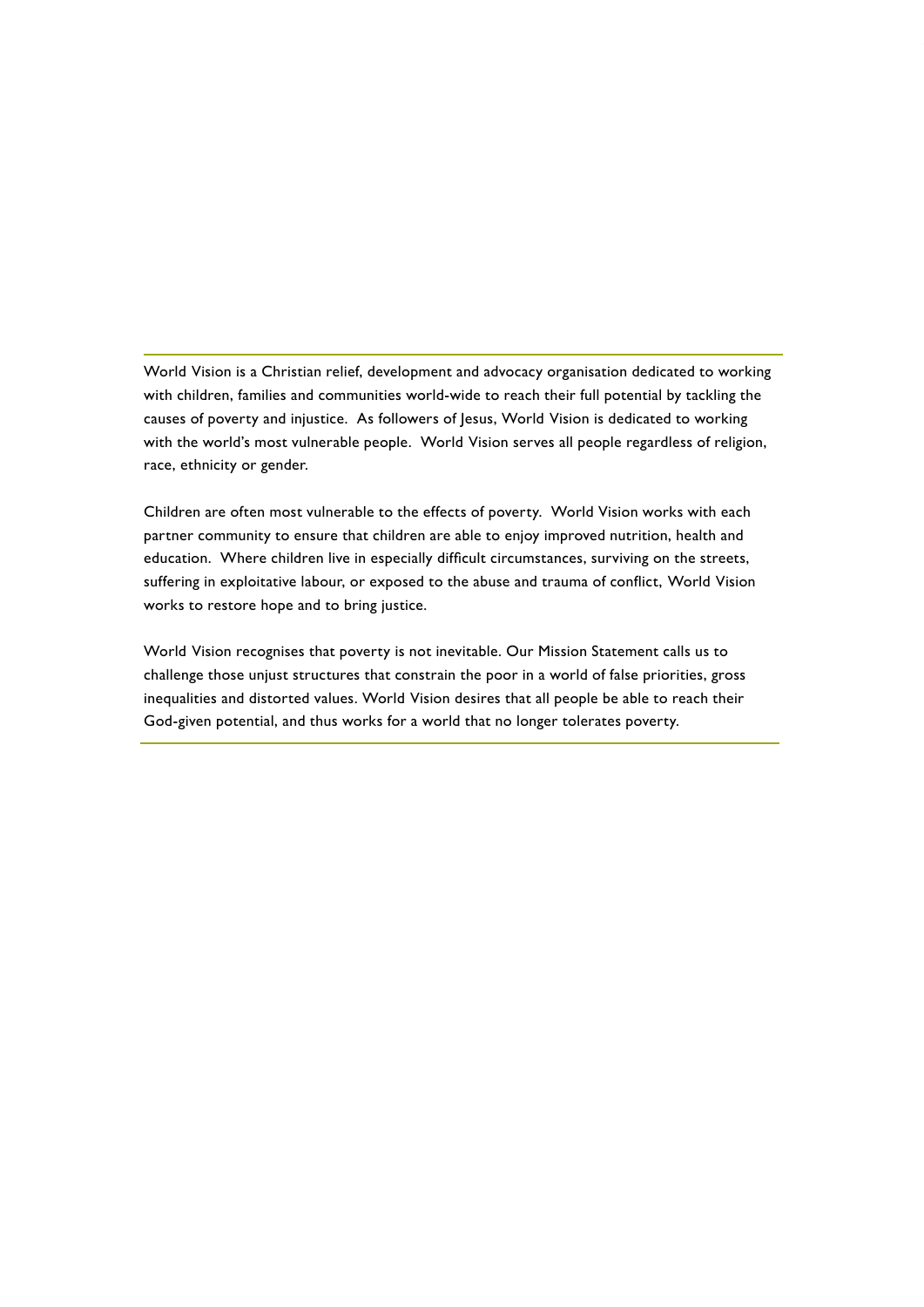## **contents**

| Part 1 - Neglected emergencies: Difficult to define, impossible to ignore | 2  |
|---------------------------------------------------------------------------|----|
|                                                                           | 2  |
|                                                                           | 3  |
|                                                                           | 3  |
| Part 2 – Some neglected emergencies: Country and community contexts       | 5  |
|                                                                           | 5  |
|                                                                           | 9  |
|                                                                           | 11 |
|                                                                           | 13 |
|                                                                           | 16 |
|                                                                           | 18 |
|                                                                           | 20 |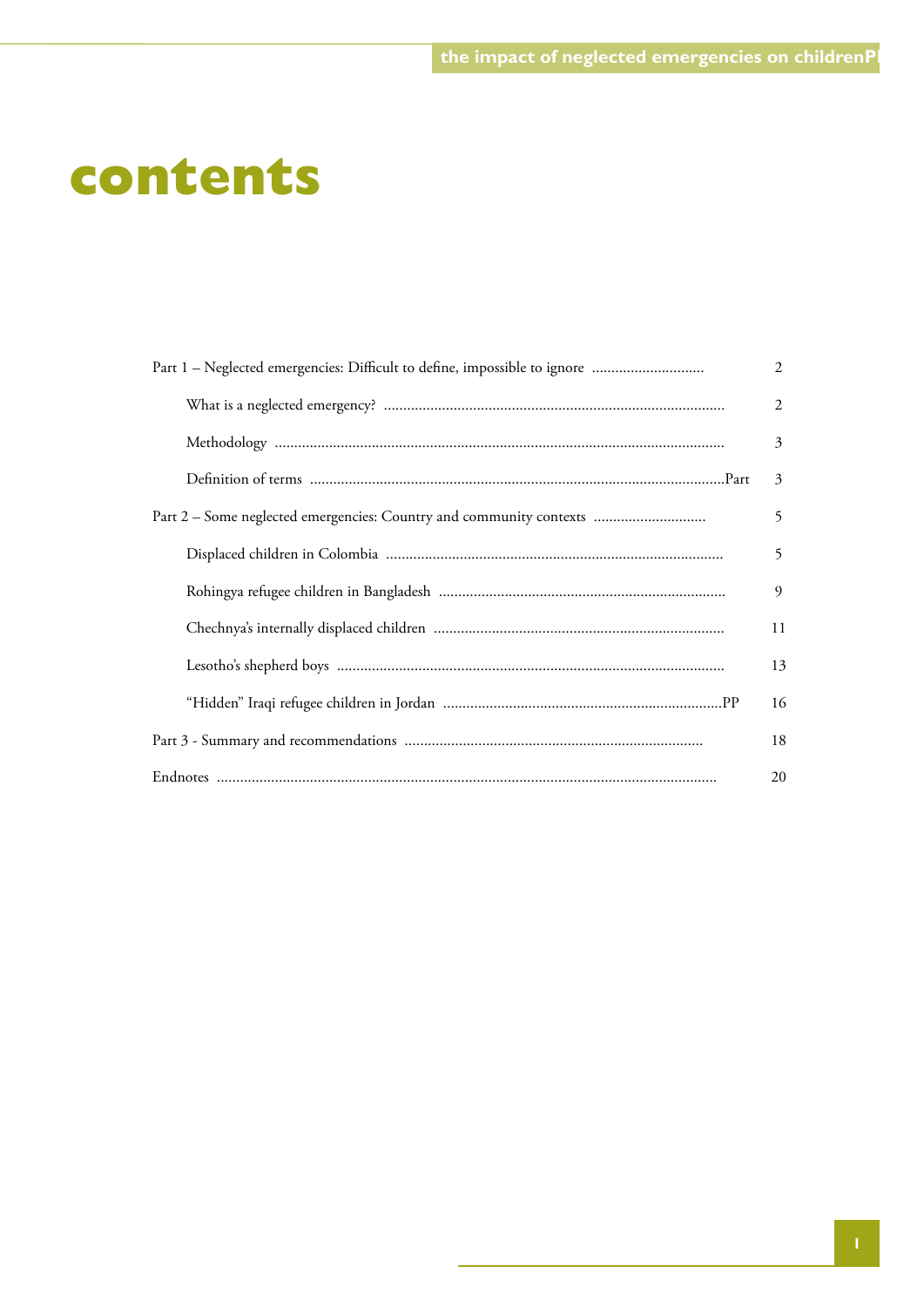## <span id="page-5-0"></span>**part one neglected emergencies: difficult to define, impossible to ignore**

Tot all emergencies receive a timely response with adequate resources and measures that lead to effective outcomes. We might hope that all responses bring about a transition from emergency relief to development, with prevailing law and order and, not least of all, an equally good or better quality of life for children. But the fact is that some emergencies descend to the realm of obscurity where hope for lasting solutions seems increasingly distant. These circumstances are often referred to as neglected emergencies.

The pundits argue that without addressing the causes of a neglected emergency, the demand for humanitarian aid will persist. This paper concentrates on the impact of neglected emergency on children's lives, particularly in areas of education, health and protection.

Drawing on the experiences of children and their wider communities, including specific ethnic groups and groups of people displaced as a result of a crisis, this study makes a case that the impact can be so profound that it weakens the chances of finding solutions. Children in such situations inherit and pass on a legacy steeped in deprivation and abuse.

These emergencies – and these children – require a response that is sensitive to their predicament. It therefore follows that in understanding the unique and profound effects on children, we must then recognise that a humanitarian response is only as good as its ability to break this cycle of deprivation.

## **what is a neglected emergency?**

It is difficult to define the criteria that causes one crisis to become "neglected" while another remains (simply) a crisis. Neglected emergencies can begin as natural disasters where the poorest are most affected, and then the economy is

unable to recover from the impact of the disaster; such is the case with Lesotho, a country that has endured extreme weather conditions including recurrent droughts. Other neglected emergencies are the result of conflicts dating back several generations, as is the case with internally displaced persons (IDPs) in Chechnya and Colombia. Some are comparatively new and even more devastating as they affect and fragment the entire population of a country, such as the war in Iraq which led to the flight of Iraqis to Jordan. Still others can be the result of longstanding discrimination based on race, ethnicity or religion, which is the plight of Rohingya refugees in Bangladesh who came from Myanmar.

There are varying definitions of a neglected emergency. For instance, the Inter-Agency Standing Committee (IASC) and UNICEF define it based on a causal analysis of contributing factors such as under-funding, low humanitarian capacity, low visibility and media coverage, or lack of political will.<sup>1</sup>

The European Commission, through ECHO, defines neglected emergencies as "serious humanitarian crisis situations where the people are not receiving enough international aid or even none at all".2

The International Federation of Red Cross and Red Crescent Societies (IFRC), in its 2006 *World disaster report on neglected emergencies*, suggested that there are many types of neglected emergencies and that the same types can be both the cause and effect of a crisis. $3$  They define neglected emergencies by a longer typology than IASC with six indices: the degree to which a crisis is under-reported, under-funded, uncounted, secondary, secret, awkward and misunderstood.

While these variations in definitions continue to be debated, one thing is clear: some quarters of the international community feel an obligation to address neglected emergencies.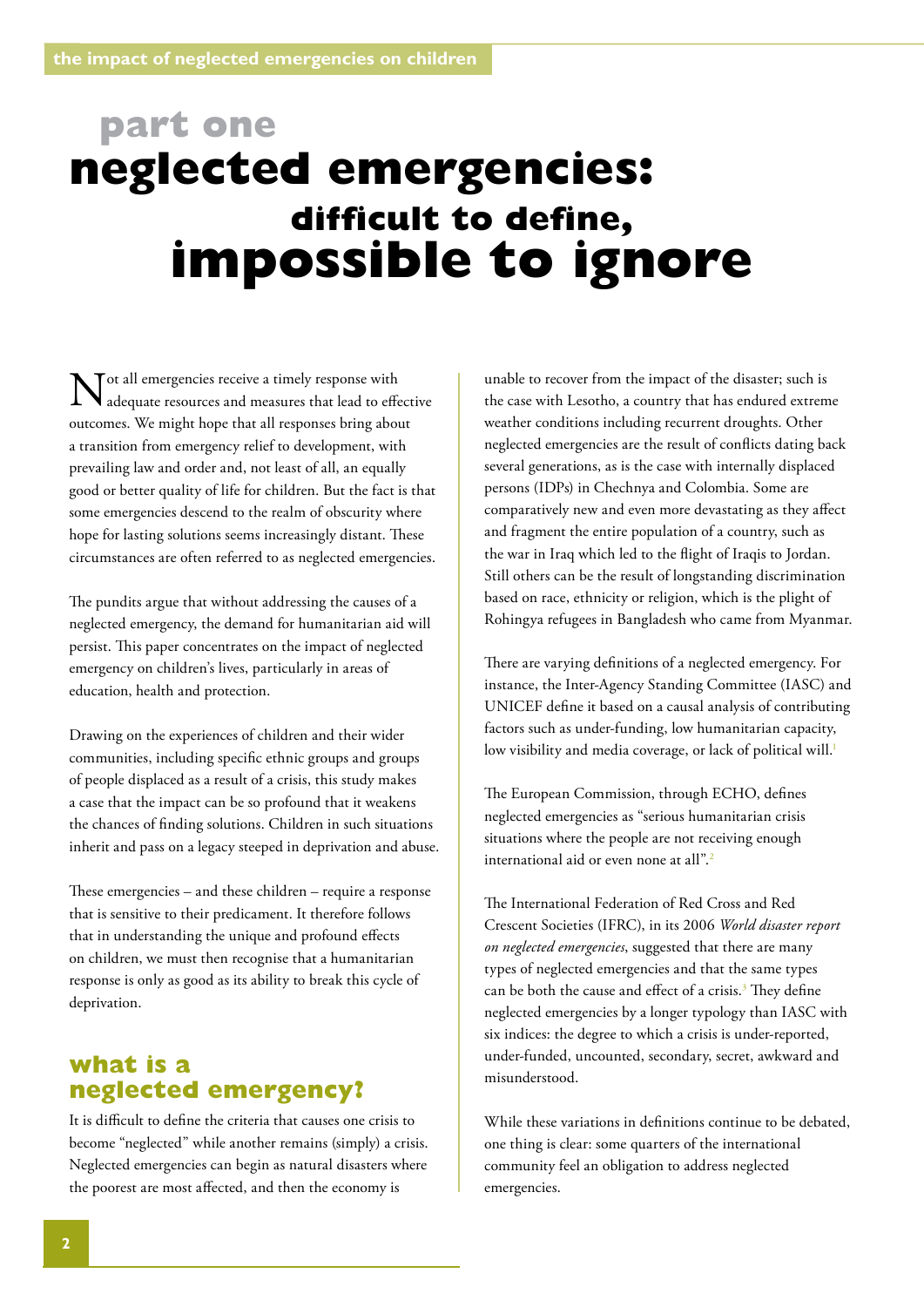<span id="page-6-0"></span>ECHO designed a complex set of indicators and tools to determine funding for a small number of these emergencies.<sup>4</sup> UNICEF has turned its attention to strengthening its management response to emergencies and, while stepping away from the "neglected emergencies" terminology, addresses forgotten emergencies among its "priority countries".

Although World Vision has not adopted a set of criteria for defining neglected emergencies, we are present in several situations widely regarded as such. World Vision understands neglected emergencies very well from an operational perspective: the lack of resources; piecemeal, shortterm funding; inappropriate donor conditionalities; and unsuccessful transitioning. While there is a broad consensus within the organisation that neglected emergencies ought to be addressed, as a child-focused organisation we recognise that there is little conclusive information on how children are affected within neglected emergency situations.

This research seeks to understand the degree to which neglected emergencies affect the well-being of children. The hope is that through a deeper understanding of the contributing factors that threaten children's survival, we will be better prepared and motivated to address neglected emergencies and champion the needs of children suffering in these situations.

## **methodology**

The initial hypothesis for this research was that a child's survival is worse in neglected emergencies (using conditions of health, education and protection as indicators for survival). It implies that the threat to children's survival in other circumstances, while serious, is not proportionally as great as in a neglected emergency situation.

In any country-wide population, a certain percent falls below the mean in terms of access to essential services, such as health and education. With the exception of children living in low-income countries, extreme poverty usually affects the minority. On the other hand, in a neglected emergency the **majority** of children live in extreme danger and often extreme poverty.

The data sources for this research are several reliable and widely recognised authorities in their respective domains of child rights, health, education and/or protection. These sources include:

United Nations (UN) Committee on the Rights of the Child concluding observations;

- reports from the UN Special Rapporteur on internally displaced persons;
- UNICEF Household Economy Analysis (HEA) reports and Annual Reports;
- several reports by the Office of the United Nations High Commissioner for Refugees (UNHCR);
- United Nations Development Program (UNDP) Human Development Reports, including the Human Development Index (HDI);
- World Bank country reports;
- several Norwegian Refugee Council studies and reports;
- Human Rights Watch country and situation reports;
- International Federation of the Red Cross and Red Crescent Societies (IFRC) and International Committee of the Red Cross (ICRC) reports;
- Relief Web for Consolidated Appeals Process (CAP) and Central Emergency Response Fund (CERF) data; and
- World Vision research, including reports on Iraqi refugees in Jordan.<sup>5</sup>

To retain authenticity, these sources are quoted extensively, drawing for the most part on recent findings, covering the past five years. As the data is uncorroborated, it therefore cannot be defended by the writer; the reliability and verifiability of the data rests on the reputation of the sources.

## **[definition of terms](#page-5-0)**

#### **children**

The UN defines a "child" as any person below the age of 18 years and a "youth" as a person aged 15–24 years.<sup>6</sup> This research makes the distinction between a child and youth in some instances, but not all. Therefore, the term "children" may also refer to persons over 18 years.

"Child" or "children" generally refers to both genders. However, in the case of the shepherd boys in Lesotho, "child" or "children" may refer mainly to boys.

#### **emergency**

The 2005 World Food Programme definition of emergencies is adopted for this research.

> *…[E]mergencies are defined as urgent situations in which there is clear evidence that an event or series of events has occurred which causes human suffering or imminently threatens human lives or livelihoods and which the government concerned has not the means to remedy; and it is a demonstrably abnormal event or series of events which produces*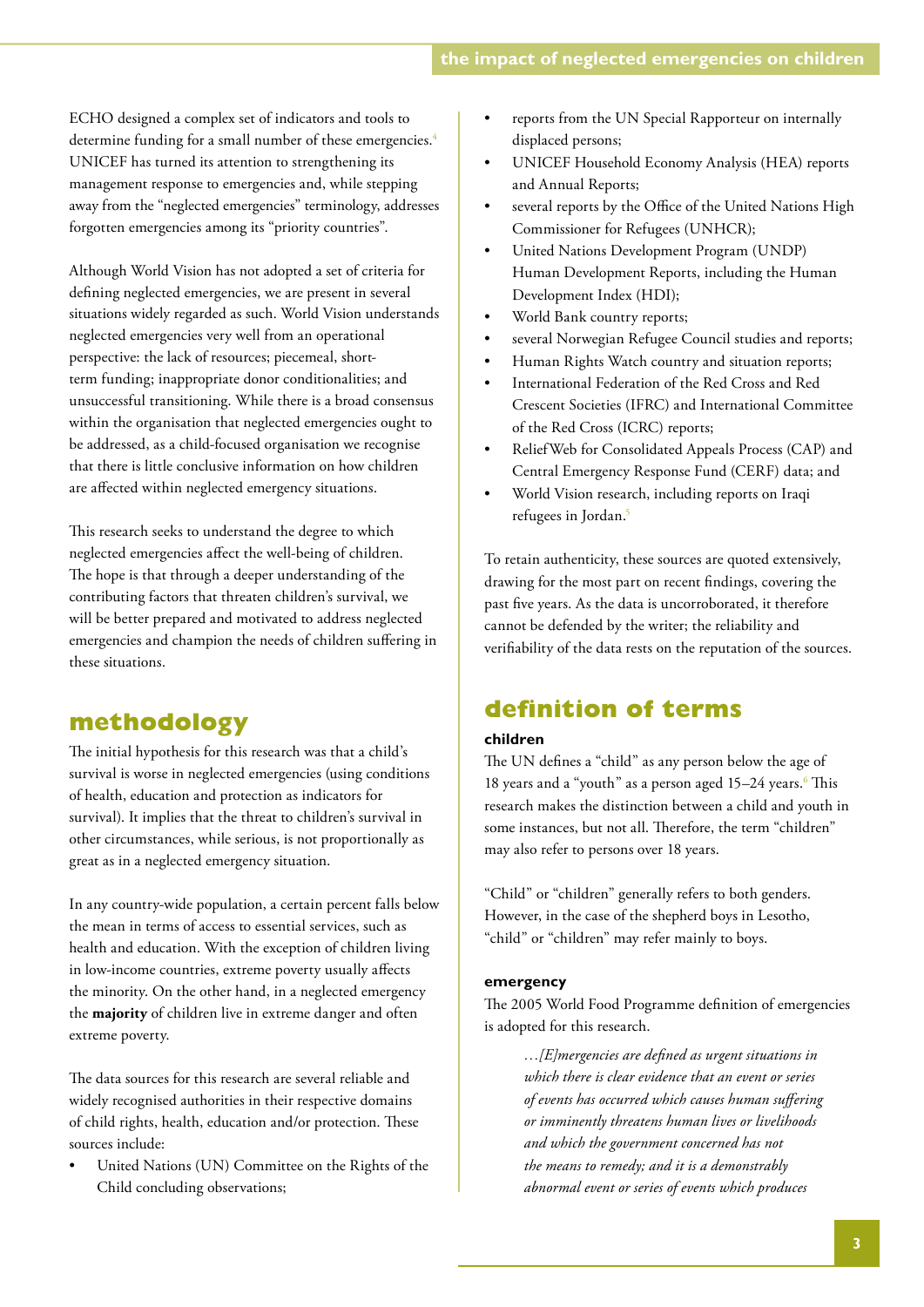<span id="page-7-0"></span>*dislocation in the life of a community on an exceptional scale.*

*The event or series of events may comprise one or a combination of the following:*

*a) sudden calamities such as earthquakes, floods, locust infestations and similar unforeseen disasters;*

*b) human-made emergencies resulting in an influx of refugees, or the internal displacement of populations, or in the suffering of otherwise affected populations;*

*c) food scarcity conditions owing to slow-onset events such as drought, crop failures, pests and diseases that result in an erosion of the capacity of communities and vulnerable populations to meet their food needs;*

*d) severe food access or availability conditions resulting from sudden economic shocks, market failure or economic collapse that result in an erosion of the capacity of communities and vulnerable populations to meet their food needs; and*

*e) a complex emergency for which the government of the affected country or the Secretary-General of the United Nations has requested the support of WFP.*<sup>7</sup>

#### **neglected emergency**

In 2006, Dan Toole, UNICEF Director of Emergency Programmes, defined neglected (or forgotten) emergencies:

> *Forgotten emergencies really is a euphemism. It's this idea that there are some places that we forget about. A better term is "neglected emergencies" because donors and others chose to fund emergencies and they forget or neglect others … there are a few very high profile emergencies that get a tremendous amount of money and then a large number of*

*smaller but equally important emergencies that get very little funding, and a few places get almost no funding. We are really talking about those countries that are forgotten or even neglected by the community that funds humanitarian operations.*<sup>8</sup>

Although there is no universally accepted definition for neglected emergences, this research applies Toole's explanation. Therefore, patterns in donor funding are highlighted as an indication of neglect.

#### **survival**

Conditions of protection, health and education are the indicators for survival.

The analysis of "protection" in this paper is based on Save the Children's definition of child protection in emergencies: measures and structures to prevent and respond to abuse, neglect, exploitation and violence affecting children.<sup>9</sup> The *Convention on the Rights of the Child* is a pivotal legal basis for protection. At the programme level, child protection aims to prevent and respond to violence, exploitation and abuse against children. This is the intention of organisations such as UNICEF that work on child protection in both emergency and non-emergency settings.

For the purposes of this research, "health" primarily covers mortality rates and nutritional levels of children and the wider population. The Millennium Development Goals on health are also taken into account.

The "education" indicator includes UNDP figures on the literacy level of persons 15 years and over, enrolment figures for primary-level education, and figures for those attaining fifth-grade education.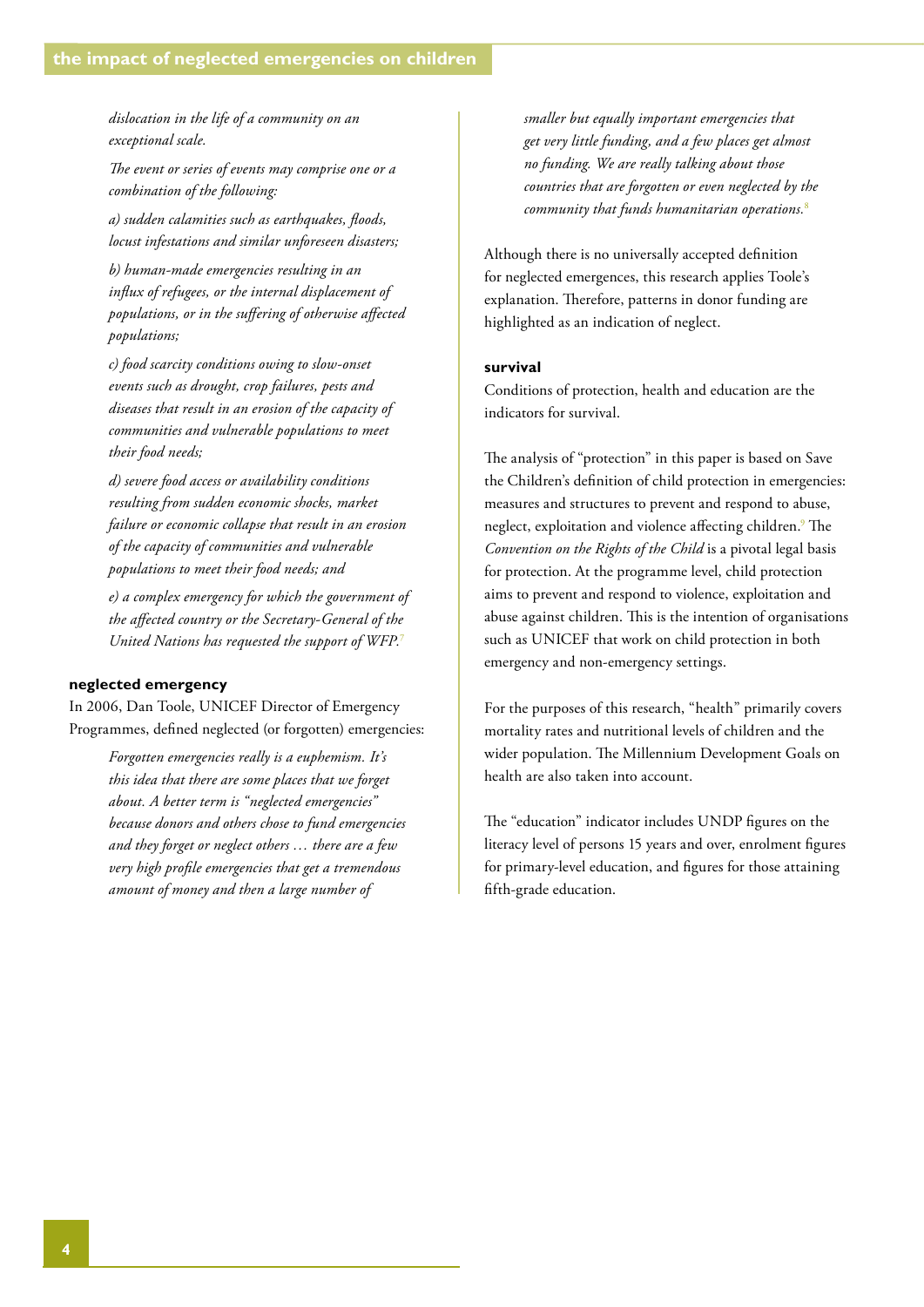# **part two some neglected emergencies: country and community contexts**

 $V\!J$ hile neglected emergencies can be found world-wide, the examples chosen for this paper were selected in the main because World Vision provided or provides humanitarian support to the affected populations.

Today some of these situations are no longer regarded as emergencies, nonetheless the experiences serve to provide important lessons on the impact of NE on children. They also serve to deepen World Vision's understanding of the issues not only from a humanitarian response perspective, but also with regard to advocacy. The examples are located in countries at various levels of development, and highlight that while funding is important much more is needed to address NE.

## **displaced children in Colombia**

#### **background**

Colombia has been embroiled in internal conflict since the late 1940s, largely due to inequality and poverty, and further fuelled by drug trafficking. The children who are most affected by the conflict live in rural areas, which are primarily populated by indigenous peoples and Colombians of African descent.

An estimated 2–3 million people have been displaced by the conflict, forced to leave their places of origin to find refuge in other locations: the urban centres of Colombia or of other countries altogether, such as Ecuador and Venezuela. Sadly, half of this displaced population are children.<sup>10</sup>

Colombia's internally displaced persons (IDPs) – including these children – bear the hallmarks of the neglected population in crisis: no or inadequate access to basic services including education, fragile family structures, high levels of insecurity and malnutrition. Added to this, the ongoing conflict shows no signs of cessation.

#### **the scope and nature of neglected emergency in Colombia**

In his 2007 report to the UN Human Rights Council, the Special Rapporteur on internally displaced persons, Walter

Kälin, urged donors to acknowledge that the displacement problem in Colombia is of such a magnitude that a resolution surpasses even the economic capabilities of a welldeveloped country, and is certainly beyond the economic capacities of Colombia.<sup>11</sup>

That same year, UNICEF reported that it received no emergency funding in its appeal for Colombia, despite revising its US\$5 million budget downward to just \$1.3 million.<sup>12</sup>

In contrast, the UN Office for the Coordination of Humanitarian Affairs (OCHA) revealed marked increases in humanitarian funding between 2000 and 2007, starting with nearly \$371,000 in 2000 and rising to over \$42 million in 2007.13 However, it is worth noting two significant factors in this increased funding. The OCHA increases have been largely due to natural disasters, mainly hurricanes, rather than the protracted conflict. And although UNICEF's funding (which decreased) is specifically targeted to children and is especially relevant to this study, OCHA's funding (which increased) may or may not directly benefit children.

While Kälin's report acknowledged the improvement in humanitarian response, his earlier study highlighted the limits of international involvement and the important role of government in the crisis.

*One of the reasons for the limited [international] presence is that the Government's readiness to invite*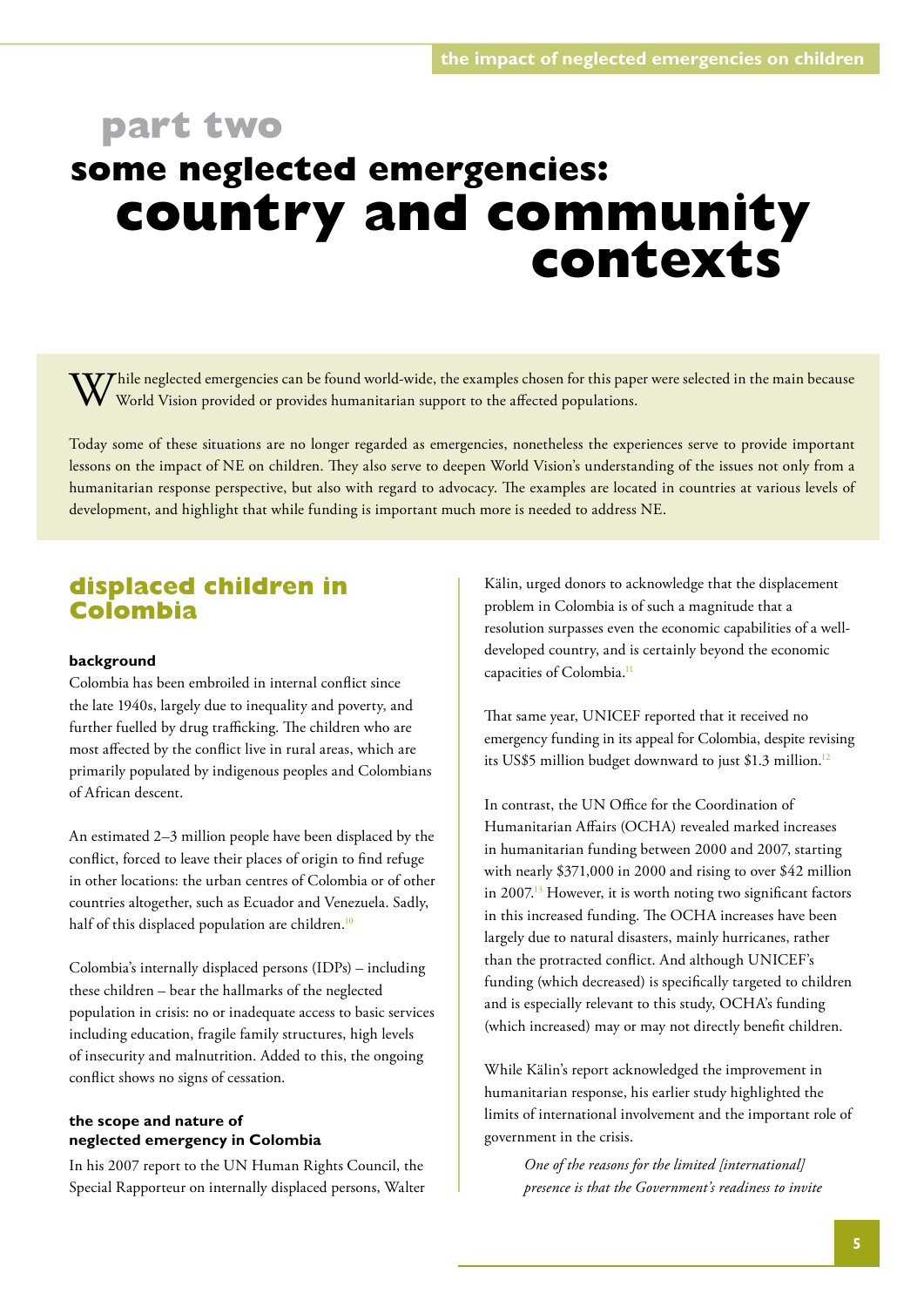*international involvement could risk abrogation by the State of its responsibilities towards its displaced population. Indeed, a number of authorities, at different levels, when asked about what needed to be done often deflected the onus for action onto the international community. Clearly a balance is needed between the role of the international community, which is vital, and the need to ensure that Colombia – a country with a high level of human and resource capacity – does not transfer to the international community the responsibilities that it has the duty and ability to discharge.*<sup>14</sup>

Despite improvements in funding and other resources, it does not appear that IDPs reap the benefits. Kälin's 2007 report revealed a clear gap between the policies in the capital Bogotá and the operational implementation at the departmental and municipal levels, which affected the capacities of IDPs to effectively exercise their rights.<sup>15</sup>

An independent assessment of IDPs by the World Food Programme and the International Committee of the Red Cross (ICRC) in 2005 also found that, despite an increased response, assistance fell short when meeting the needs of displaced persons.

> *While international and national agencies supplement government resources, all official assistance was targeted only towards the registered population. It was estimated that all State aid earmarked for IDPs reaches only 17% of that population. One of the reasons for low levels of assistance, apart from issues relating to registration, is that IDPs were not always aware of their rights, entitlements and obligations.*<sup>16</sup>

The displaced population of Colombia represent an NE that requires the attention of the national government and beyond, and the scale of this emergency demands complementary international involvement. Added to this, it is essential that the ineffective implementation of aid is improved, as the current weak delivery system means that funding often does not reach those in need.

#### **Colombia's Human Development Index and the effect on children**

Colombia's overall child protection record is better than many countries, with very low rates of child labour and child marriages and a 90% birth registration rate.<sup>17</sup> According to the United Nations Development Program (UNDP),

Colombia has a Human Development Index (HDI) ranking of 80 out of 179 countries; life expectancy at birth is 72.3 years and the adult literacy rate is 92.8%.<sup>18</sup>

In terms of education, reports are also quite good. The literacy rate among 15–24 year olds is 98%, the primary school enrolment rate is 87%, and the secondary school enrolment rate is over 50%, with the overall female enrolment rate slightly higher than that of males.<sup>19</sup>

Figures in relation to the Millennium Development Goals (MDG) standards are also promising. In 2004, 86% of the population enjoyed improved sanitation and 93% used an improved water supply.20 And in 2005, 13% of the population was thought to be malnourished, 7% of the child population five years old and under were underweight, 16% were under height for their age, and 9% of infants had low birth weights.<sup>21</sup>

Although the overall human development indices for people in Colombia are relatively good, the experiences of IDP children and their parents are not the same. The World Bank estimates that 64% of the population live below the national poverty line<sup>22</sup> and rural poverty is especially acute.<sup>23</sup>

In 2005, an assessment by ICRC and the World Food Programme (WFP) found that displaced children and their families, often forced to flee conflict in the rural areas and head to overcrowded city slums, were particularly vulnerable.

> *In fleeing from violence, rural households abandon their primary asset: landholdings. Other physical assets such as livestock, equipment and housing are also left behind. Displaced households arrive into urban areas with only cash, valuables that can be easily turned into cash, and their own labour.*

*In relocating, IDP households become economically marginalized as their skills, which are mostly farming-based, are not easily transferred to an urban setting. Given that the urban economy predominantly uses cash as the basis for exchange of goods and services, IDP households are particularly at risk if they do not always have disposable income to hand. This then places constraints on their access to basic necessities such as food, housing, education, and health services.*<sup>24</sup>

In 2006, the UN Committee on the Rights of the Child, in its consideration of the rights of children in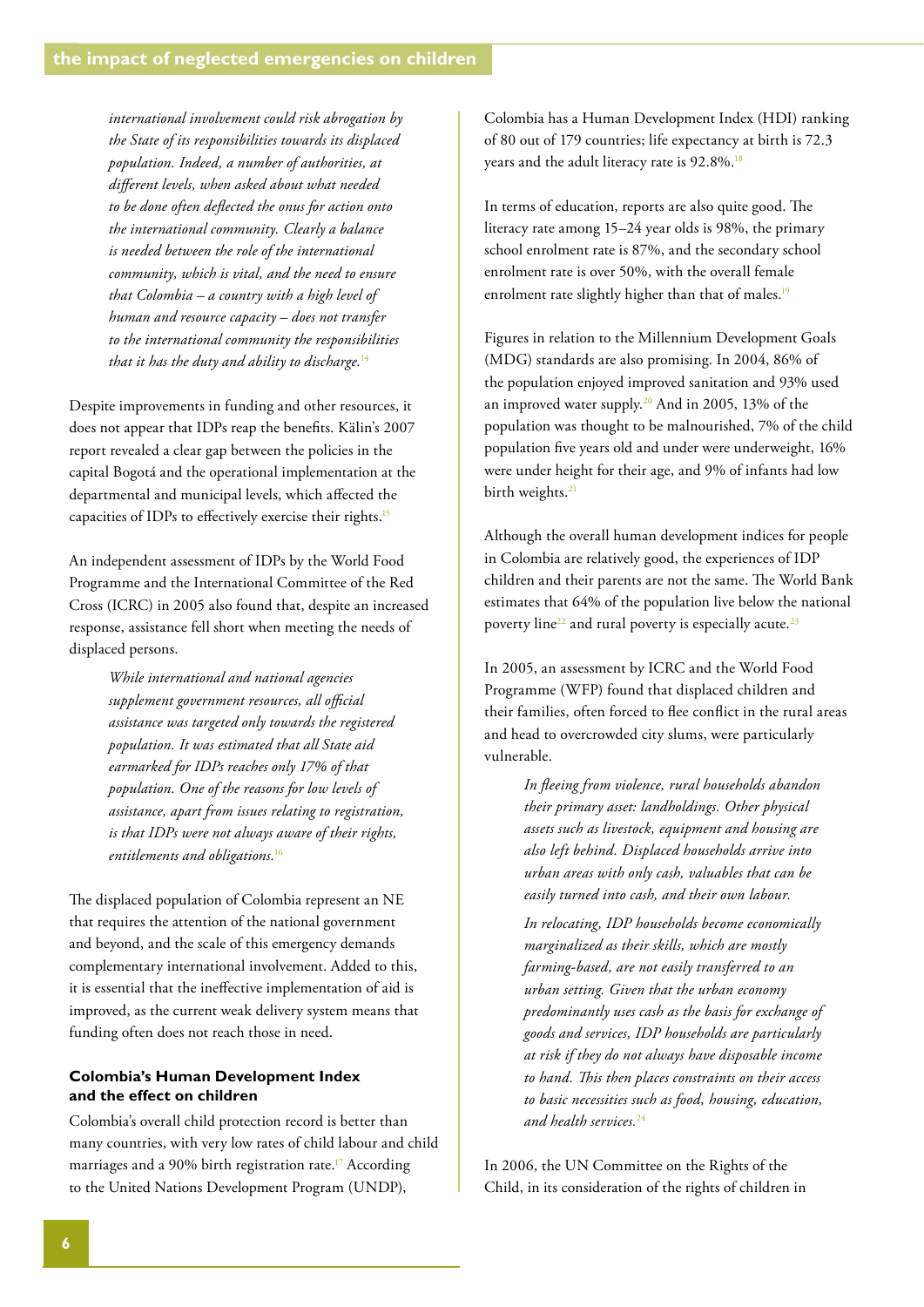Colombia, expressed regret that several of its concerns and recommendations had not been adequately addressed, with particular reference to the rights and protection of children. Several of these issues especially affect children of African descent and indigenous children, as well as children affected by armed conflict and internally displaced children.<sup>25</sup> In short, the rhetoric by those with authority has not been followed with the commensurate action.

#### **the impact on children**

#### *fragmented family structure*

Displacement has the effect of eroding family structures in Colombia. The Special Rapporteur on IDPs found that traditional family structures are broken because male members have been killed, have disappeared or are compelled to seek safety or work elsewhere.<sup>26</sup>

Women head almost 40% of displaced households.<sup>27</sup> The consequence is that children risk becoming more vulnerable to exploitation and neglect when they have a single parent with limited coping skills and resources. Such conditions do not augur well for children as women are less often the main breadwinners and are in fact more vulnerable to exploitation themselves.

#### *education*

Despite the fact that Colombia provides education to the majority of children, those who are displaced have significantly less access. This may be due to poverty, or because IDPs simply fall through the cracks of the social protection systems as they are not counted, are highly mobile, are unaware of the services available to them, or because they endure a combination of these factors. On top of this, not all IDPs want to be recognised as such for fear of being found by those hostile to them.

The 2005 ICRC/WFP assessment bore these findings:

*Of the children surveyed, 66% of those between the ages of six and 14 were, at the time of survey, attending school. Length of displacement greatly affects whether or not children within this age range are sent to school. Over two-thirds of the households that reported that their children were attending school had been displaced for more than three months.* 

*Both women and men reported that the costs associated with schooling – uniforms, school fees, learning materials – placed a strain on their households. Young people are an additional source* 

*of labour that can be deployed to generate income that goes towards meeting basic needs. This tradeoff increasingly influences parents' choice of whether to send their children to school and whether they can keep them there. In trying to meet other basic needs, education is one of the first things to be neglected, with sampled households [allocating] an average of only 3% of their monthly expenditures for education. This means that current needs can threaten the economic mobility of future generations and limit their opportunities to escape poverty and destitution.*<sup>28</sup>

The assessment also found that 58% of the household expenditure was on basic food items (cereals and tubers accounting for, on average, 25% of food costs). The remaining 42% of household expenditure went mainly on housing (12%) and utilities (9%), while health (6%) and education (3%) were less prominent in monthly non-food outlays.<sup>29</sup>

The government issued a decree in November 2001 to guarantee the right to pre-school, basic and middle education for the displaced population. However, NGOs reporting to the Committee on the Rights of the Child were critical that the implementation of such legal provisions fell woefully short.

> *… the decree does not address issues such as continuity of the care, the adoption of measures to promote access, staying in school, and financing for the programs. Thus its action is limited to "the stage of humanitarian aid, as well as that of return or relocation, leaving a gap in care during the transition phase that precedes the processes of return or relocation".*<sup>30</sup>

#### *violence*

The impact of the conflict and displacement in terms of violence against young people is particularly disturbing. NGOs reporting to the Committee on the Rights of the Child in 2005 cited several instances of youngsters being beaten and killed by vigilantes on the claim that they conspire with enemy groups, use drugs, or any other reason invented to target children.

> *The attacks are selective against adolescent boys and girls, who combine characteristics of being vulnerable due to conditions such as age, poverty and stigmatization by the armed parties, in particular by paramilitaries, for in many regions of Colombia they consider young people as a "military target".*31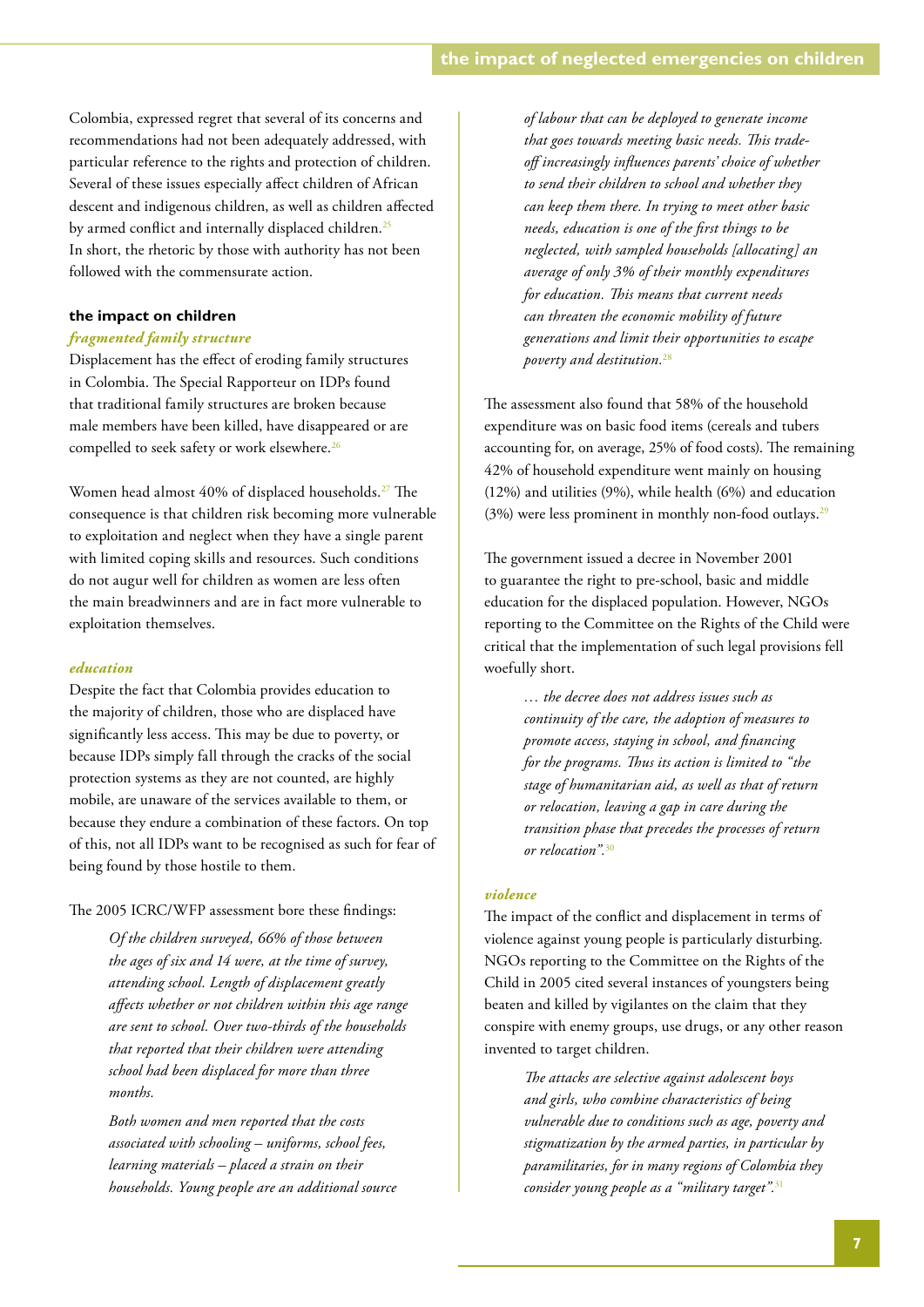In the midst of the internal armed conflict, the civilian population was perceived by the warring parties as "friends or enemies"; children, as well as adults, were perceived as "supporters or subversives", depending on where they lived.

> *Persecution against adolescents was characterized by the control of aspects of their daily lives and open signs of harassment, such as "pintas" or graffiti that stated things like: "Good boys and girls sleep at 7 p.m.; we send to sleep the bad ones at 8. AUC"*<sup>32</sup> *or "Kill marihuana consumers" or "Kill drug addicts or vicious persons".*

*The terms "marihuana consumer" or "vicious person" were resumed by paramilitaries as names to call young people who did not attend schools or were jobless …* 

*According to information gathered by several NGOs, between 2001 and 2004, there have been more than 250 killings of young people in Altos de Cazucá; 59 were committed between January 2000 and February 2001. The wave of violence against boys, girls and adolescents who are socially marginalized has worsened since the beginning of 2003.*<sup>33</sup>

#### *suicide*

Another disturbing feature of children caught in the conflict was suicide by young people among certain ethnic groups. The same NGO report to the Committee on the Rights of Child stated:

> *Since 2003 the indigenous ethnic group Embera Katío… is being affected by the continued suicide of their girls and boys. The "Jaibanás" or spiritual leaders of these communities blame "a bad spirit" for the suicides of at least 14 children between 2003 and July 2004 …*

*In 1997 the Colombian army, in the context of the "Genesis Operation" bombarded the sacred territories of this ethnic group, forcing them to displace. By the same time, paramilitary groups made an incursion into their lands, breaking the peaceful relationship they used to have with their territory and nature.*<sup>34</sup>

#### *child soldiers*

Displaced children were most likely to be directly drawn into the conflict. In its 2004 report on Colombia, the Coalition to Stop the Use of Child Soldiers estimated that 14,000 children of both sexes had been recruited to paramilitary and armed groups.<sup>35</sup> The children's roles in such groups

vary: from being paid informants to acting as combatants or mules. In the case of the armed opposition group *Fuerzas Armadas Revolucionarias de Colombia* (FARC):

> *…the majority were volunteers, some escaping poverty, unemployment or domestic abuse, others seeking to avenge the death of a relative or friend. A primary motive for joining the paramilitaries was the regular pay on offer. Most were denied contact with their families.*<sup>36</sup>

Not surprisingly, many families left their locations to find a safer place for fear their children would be recruited, often under force.

§

The life of internally displaced children in Colombia is unquestionably very difficult: they endure increased vulnerability in their homes with broken family structures, their education suffers, and they face an increased risk of violence and suicide.

An unfortunate legacy has been passed on to them from the previous generations in a conflict situation that stretches back decades. Strong historical links exist between ethnicity and deprivation in a society that has not sufficiently addressed its own problems of injustice towards minorities. In the absence of any hope of an end to the turmoil, today's children are likely to pass on the same legacy to future generations.

While there are promising signs of funding for this emergency, solutions to the crisis fall short and the lives of these children remain in peril. There is a lack of political will to comprehensively address the IDP situation, and the government shows ambiguity in its approaches.

All this raises many questions for NGOs like World Vision that work with disenfranchised children, families and communities on how to advocate for systemic and structural changes that enable children to enjoy their rights even in the midst of conflict.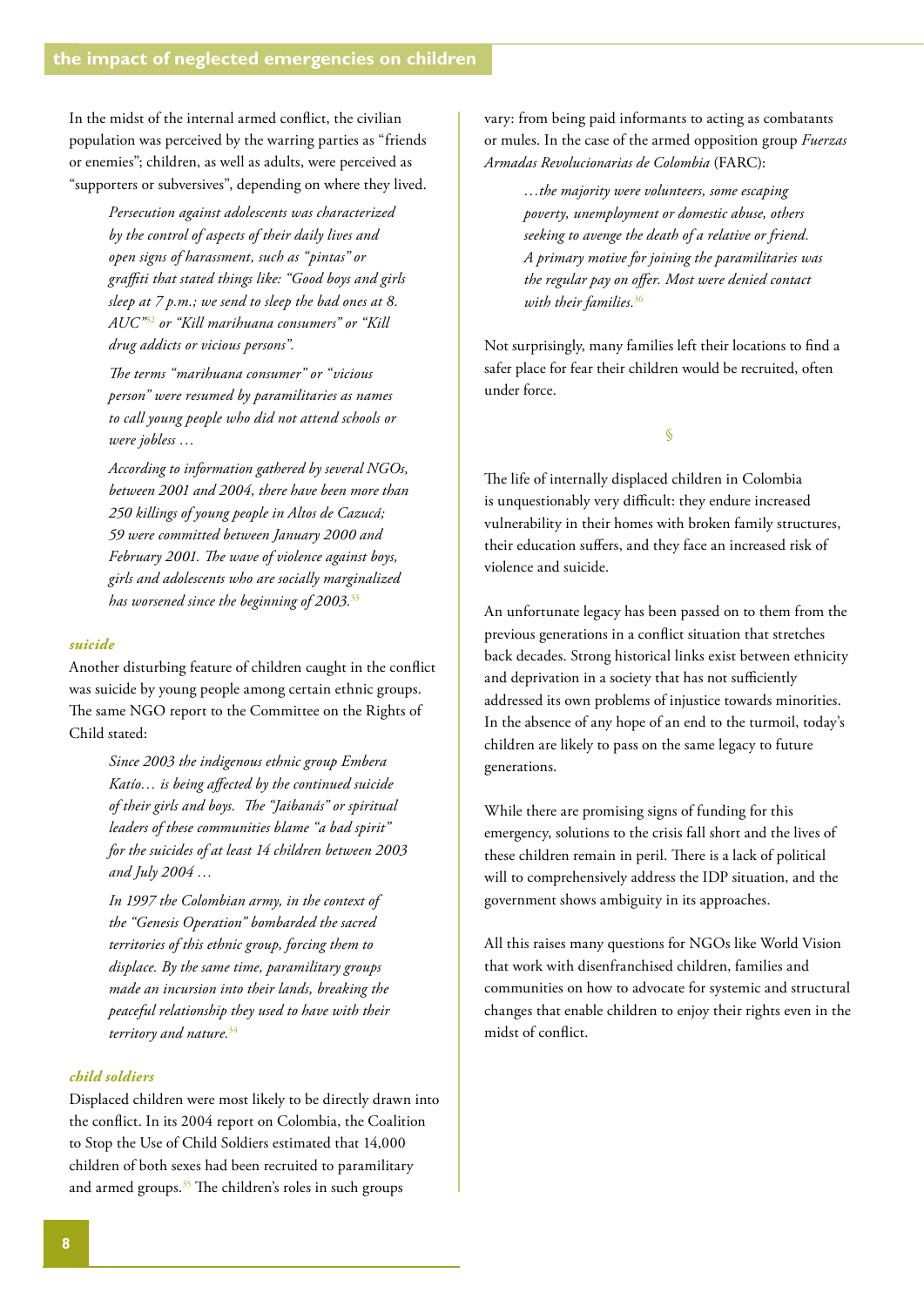## <span id="page-12-0"></span>**Rohingya refugee children in Bangladesh**

#### **background**

The Rohingya people can be traced back as far as the 7th century in Myanmar, yet they are not officially recognised by the government as one of the country's 130 national races. In 1991, as a result of widespread human rights abuses, 258,000 Rohingyas fled their homes in the Akaran State for border countries such as Bangladesh and Thailand. However, an earlier Citizenship Law of 1982 effectively made these people stateless as a result of that exodus.<sup>37</sup>

Most of the refugees returned to Myanmar in 2006. Yet many remained in two camps in Bangladesh, managed by the government with support from organisations such as the United Nations High Commissioner for Refugees (UNHCR), the World Food Programme (WFP) and *Médecins Sans Frontières* (MSF).

While there are no difficulties with Bangladesh's legal commitment to promoting and protecting the rights of the refugees, the practice is quite another matter :

> *Rohingya refugees are still denied freedom of movement, the right to work and the right to education – and thus are denied the chance of self-reliance and self-determination. Refugees are forced to engage in clandestine activity, working illegally and for low wages. They have been denied the opportunity to develop, to learn and to better themselves, restricted until recently to informal education classes taught by refugee volunteers with limited courses and grades.*<sup>38</sup>

Although the size of the Rohingya population outside the two refugee camps is not fully known, it is estimated that up to 200,000 are living in Bangladesh. They are not recognised as refugees and are often referred to as "economic migrants". Their condition is also reportedly grim.

> *In order to eke out an existence, these unprotected Rohingya provide cheap labour, working in the local fishing industry, as porters, rickshaw drivers, collecting firewood, etc. Women are seen begging or are employed as domestic servants, often in conditions tantamount to slavery.*

*Public perception of the Rohingya refugees is extremely negative in Bangladesh and local tensions run high. The Bangladeshi media contribute to* 

*vilifying them and often portray them as criminals or security threats, accusing them of depleting local resources, degrading the environment and being responsible for socio-economic destabilization in one of the poorest regions of Bangladesh.*<sup>39</sup>

For the international community, however, the Rohingyas are first and foremost refugees. Consequently, the response to their situation has been humanitarian, with organisations such as OCHA and UNHCR playing pivotal roles.

#### **the Human Development Index**

Bangladesh is ranked 147 (out of 179) on the UNDP Human Development Index (HDI).<sup>40</sup> In 2006, life expectancy at birth stood at 63.5 years; 52.5% of the population (15 years and above) were literate; and the combined gross enrolment to educational institutions stood at 52.1%.<sup>41</sup>

In relation to the Millennium Development Goals, Bangladesh has some distance to go to meet these targets with respect to children. Almost half the population of children under five years are underweight.<sup>42</sup> While the net primary school enrolment rate is 94%, only 65% of children complete the fifth grade, and the youth literacy rate is 63%.<sup>43</sup>

#### **the impact on children**

Data on the plight of Rohingya children living outside the camps is not readily available, but there is reliable data on the conditions of children in camps that provides a glimpse of the conditions under which the children of this neglected emergency must suffer.

A 2007 UNHCR report on the protection of Rohingya refugees identified several gaps.44 Findings from that report serve to illustrate those gaps and their effects on children:

a) No direct access to essential services, including food supplies, for unregistered children

> *Children and adolescents (under the age of 18) comprise 56% of the total refugee population in the camps. A relatively significant number of them (2,461 as of January 2007) are not registered as many were born after the 1992 registration or to unregistered parents living in the camps. Although recently profiled by UNHCR, these children have not yet been formally recognized by the [Government of Bangladesh]. It is a significant hardship because children who are not in the family book are not eligible for food rations, health care or education services. Families therefore have to stretch*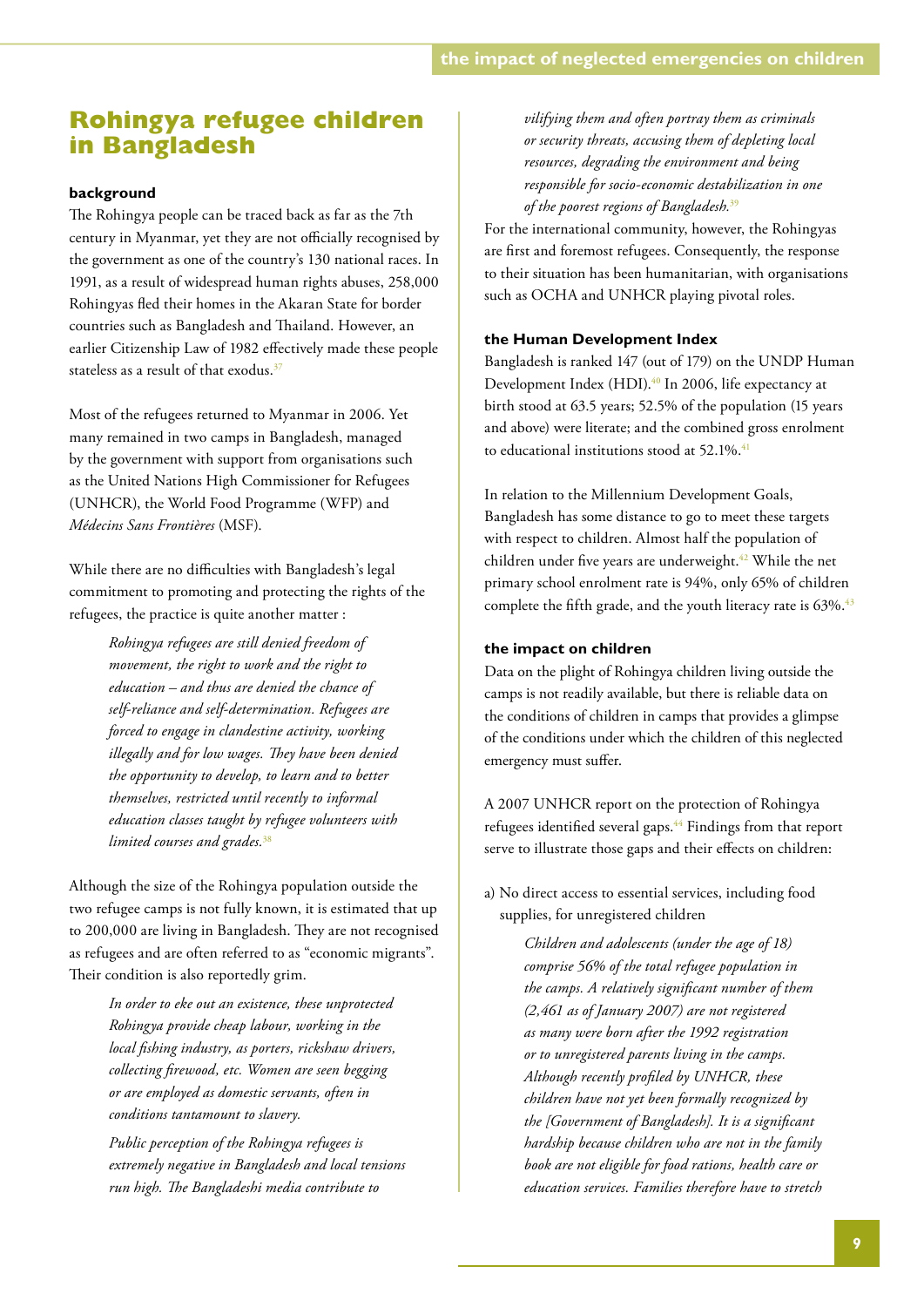<span id="page-13-0"></span>*meager resources further, and insufficient food has resulted in relatively high levels of malnutrition. Moreover, the high cost of medication over and above essential medication provided by UNHCR, further contributes to malnutrition as food is sold to pay for needed medicine.*<sup>45</sup>

#### b) Lack adequate living space and play areas

*As yet only a limited number of sports and cultural activities for children have been organized and these only from time to time. Playground facilities urgently need repair as the present dilapidated state of current structures pose risks of physical danger.*<sup>46</sup>

#### c) Inadequate services for disabled children

*At present, there are no specific services available to refugee children with special needs/disabilities. UNHCR is in talks with Handicap International to potentially begin work in the camps, subject to the attainment of relevant funding.*<sup>47</sup>

#### d) Exploitation

*With regards to cases of sexual exploitation of children, there have been reports and cases deposited of refugee minors (females) being harassed, abused or raped by local villagers. These cases are being taken up and charges pursued by the refugee parents with the help of UNHCR, BLAST [Bangladesh Legal Aid and Services Trust] and the RRRC Office [Office of the Refugee and Repatriation Commissioner]. Unfortunately no training is provided to workers who deal with children in the refugee camps.*<sup>48</sup>

#### e) Malnutrition

*A survey conducted in 2005 found that out of 508 children under 5 examined, an alarming 65.4% were anaemic and therefore chronically malnourished. The global acute malnutrition rate was determined as being 12.8% for children between 6–59 months. .. While it is believed that the situation has improved in the last two years, current indications are that malnutrition remains relatively high…*<sup>49</sup>

*Another factor contributing to the relatively high incidence of malnutrition is the lack of access to food distribution of some 5,000 persons living in the camps who are not registered, including a* 

*large number of children and newborns. Those who are registered share their food rations with those who are not, reducing the calorific intake of the population as a whole below international standards…*<sup>50</sup> *An outreach programme has been initiated for home visits to identify malnourished children and follow up on cases already served by the Centers. The programme is severely limited by the absence of qualified nutritionists supervising the programme. Nor can the assistance provided remedy the deficiencies in food supply noted above.*<sup>51</sup>

f) Inadequate fuel for each family and inadequate shelters for many

#### g) Poor health conditions

*Among the most common diseases in the camps are those associated overcrowding, poor sanitation and insufficient personal hygiene. These include respiratory problems, skin infections, diarrhoea, dysentery and malaria. They also reflect a need to focus more health activities on prevention … Dental care has been absent in the camps altogether causing problems for the vast majority of refugees.*<sup>52</sup>

#### h) Very limited educational services

*Refugee children are prohibited from accessing formal education within or outside the camps. Education is therefore provided informally for elementary education (kindergarten – grade 6). The teachers are refugee volunteers who have received some basic and ongoing training from TAI [Technical Assistance Incorporated]. Classes run for two hours a day and are based on the Myanmar curriculum focusing on Burmese, English and Mathematics...*<sup>53</sup>

*The fact that many children are not adequately fed has made learning difficult and hindered performance. The absence of lighting is also not conducive to learning for children are unable to study at night...*<sup>54</sup> *Focus groups discussions with refugees highlighted the concern of many youth (both male and female) about not being provided access to recognized secondary education and the very limited opportunities provided for skills training.*<sup>55</sup>

In short, while Rohingya children in camps live in some security the extremely under-resourced conditions subject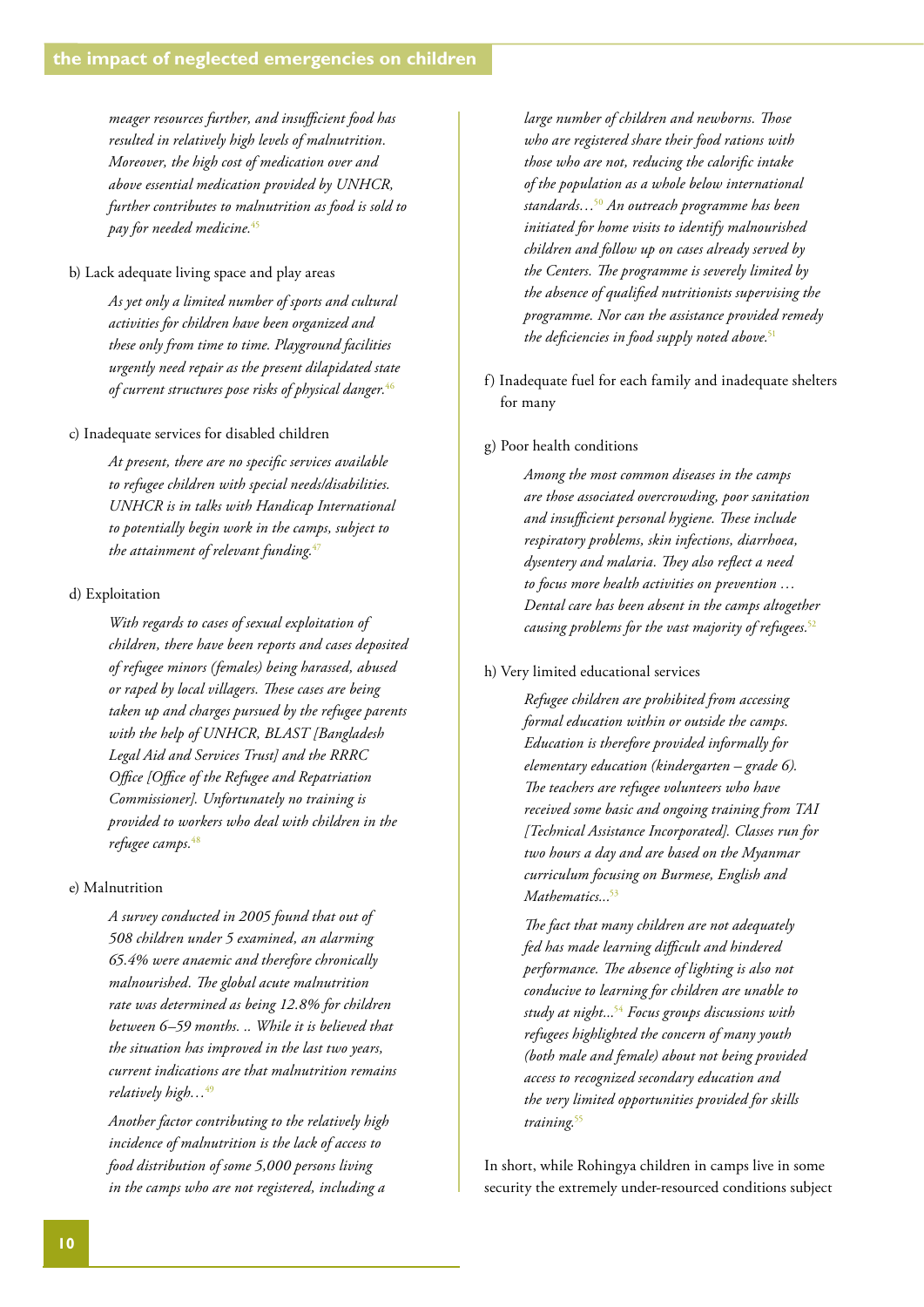them to serious deprivations in all areas of their lives. We can only imagine how much worse these conditions are for Rohingya children living outside the camps, where many do not have refugee status and are often regarded as "economic migrants". As mentioned earlier, data on children in these circumstances is not available.

The Committee on the Rights of the Child recognised the plight of Rohingya children in its concluding observations, recommending that the Government of Bangladesh improve the State's legal obligations and provide essential services in keeping with these children's rights.<sup>56</sup>

In May 2008, UNHCR announced that the Bangladeshi government would co-operate with its proposal to repatriate thousands of refugees from Myanmar.<sup>57</sup> UNHCR proposed to go for a tripartite agreement with the governments of Myanmar and Bangladesh to resolve the Rohingya refugee issue. However, the proposal was condemned by Rohingya and Arakan activists who contend that the circumstances in Myanmar have not improved.

Human rights organisations reported almost slave-like conditions for Rohingyas living in Arakan, who are subjected to restrictions on their freedom of movement, have had their land confiscated and endure forced labour and arbitrary taxation.<sup>58</sup>

#### §

Clearly Rohingya children live in a difficult environment where there are limited resources for all Bangladeshi children, let alone them.

Rohingya refugee children born in recent years are likely to be the offspring of adults who lived in similar circumstances as children, on one hand demonstrating human resilience and on the other a legacy of deprivation.

Protracted refugee situations that engulf succeeding generations without any durable solutions for resettlement and/or integration clearly signal a neglected emergency.

Bangladesh's incapacity to successfully host the Rohingya refugees on one hand and the reluctance of Myanmar's authorities to reintegrate them on the other hand, condemn Rohingya's children both inside and outside refugee camps to be vulnerable to extreme deprivation and exploitation, and very limited access to basic resources with dire consequences for their survival.

## **Chechnya's internally displaced children**

#### **background**

From a disaster management perspective, Chechnya is well into the transition phase from the tragic conflict that erupted in 1994 between Chechen rebels and the Russian army. But the scars of war are still highly visible in that region.

In 2006, it was estimated that  $78,000-112,000^{59}$  people were displaced in the Russian Federation and faced an uncertain future; permanent solutions for resettlement remained elusive and the root causes for the conflict were still unresolved.

By 2007, the UN Office for the Coordination of Humanitarian Affairs (OCHA) appeal for transitional work in the Northern Caucasus resulted in several rehabilitation proposals, such as programmes ensuring safety and security, mine action and education, OCHA co-ordination, poverty reduction and alleviation, food security and agriculture.<sup>60</sup>

#### **gap between HDI and realities for children in NE**

Russia ranks 67th on the Human Development Index: life expectancy at birth is 65 years, the literacy rate for persons 15 years and over is 99.4%, and primary school net enrolment and attendance figures stand at 95%.<sup>61</sup>

Russia appears set to meet its Millennium Development Goals: 87% of the population have improved sanitation and 97% use improved water sources; 3% of the population are under-nourished and 3% of the child population under 5 years are underweight; 14 out of every 1,000 children die at birth, while the under-five mortality rate stands at 18 in every 1,000.<sup>62</sup>

Despite these relatively glowing figures, the UNICEF humanitarian report for 2007 outlined the tragic effect of neglected emergency on Chechen children's lives: many rely on humanitarian aid, a sizeable share of children do not attend school or their schools are in extremely poor condition, and basic health indicators (infant, child and maternal mortally) are two to four times higher than in the rest of the country.<sup>63</sup>

The scars of war and the ongoing danger are so profound that the need for response is widely recognised.

> *The need for psychosocial rehabilitation of an entire generation of children has been recognized by the*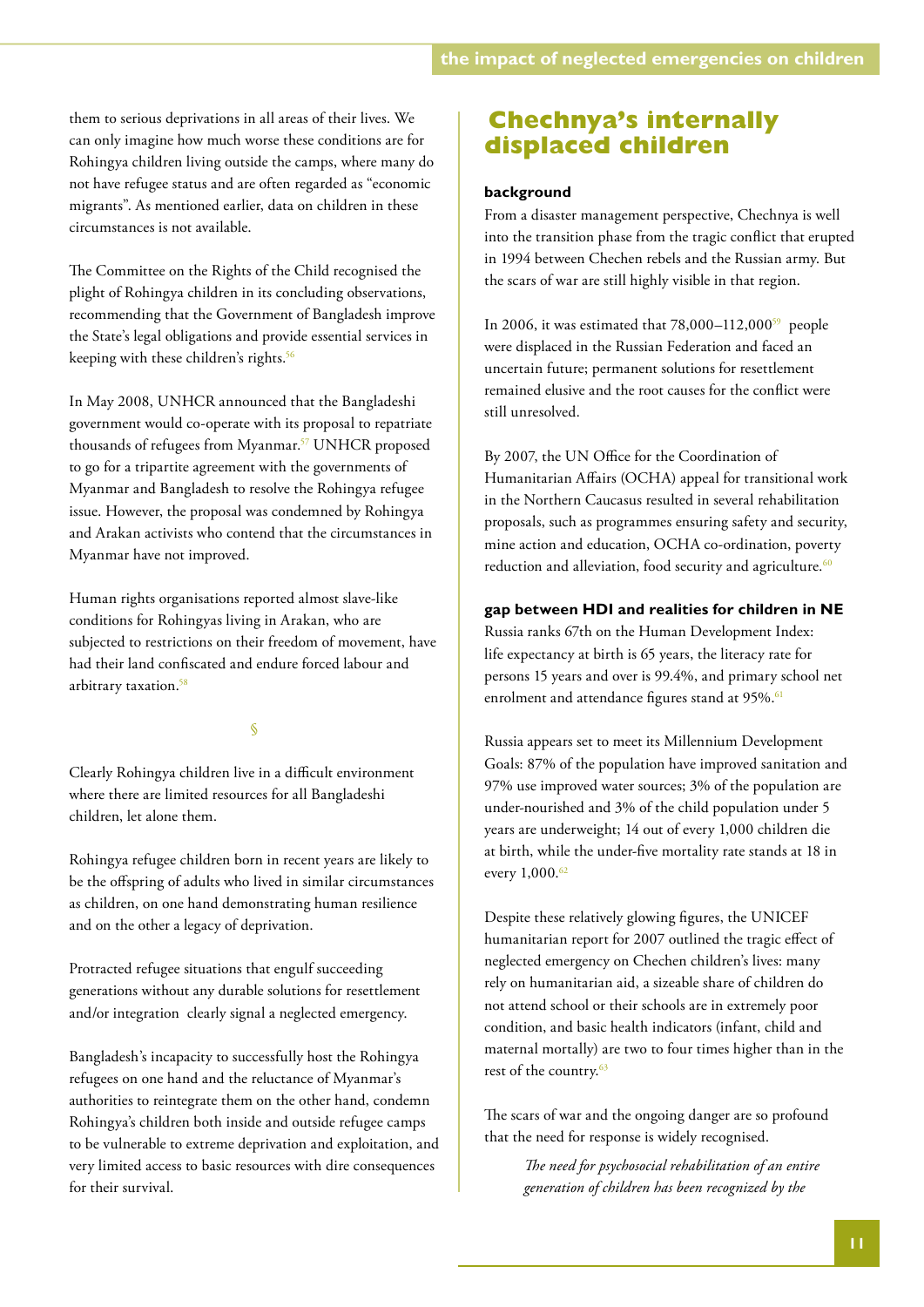<span id="page-15-0"></span>*Chechen government as a key priority for the future. A comprehensive approach to protect children from harm and neglect – as well as to promote the social inclusion of those who are vulnerable – is also a priority. Policy support to the authorities, so as to improve the quality of existing social services, is required.*<sup>64</sup>

### **impact of displacement on children**

#### *heritage*

The recent conflict from 1994 to 2006 was the latest in a series of conflicts dating back to the 17th century.

The Noxche (Chechen) people regard themselves as ethnically unique, and while they recognise some relationship to their Ingush neighbours, they have fought to preserve their identity. The history of the Noxche people dates back many centuries, but the term "Chechen" was first coined by Russians in the 17th century after their first encounter with Noxches at a village called Chechenaul. Many Chechens adopted the Islamic faith in the 18th century, which became a unique mix between the Sunni faith and ancient Noxche religious practices.

A child growing up among the Chechen people learns the Veinakh language (which means "our people"), which is largely oral. He or she would be from one of the 125 clans of Noxche people and live in a village in the mountains, belonging to the nine Tukums, groupings similar to tribes. The clans are not only social institutions, but also have their own elder council of justice and traditional laws.<sup>65</sup>

The conflict – and subsequent neglect of that emergency – resulted in severe disruptions to not only Noxche children's customs and practices, but also to their fundamental rights. Traditions around housing were violated:

> *When opening [Temporary Accommodation Centres] TACs, the authorities did not take into account Chechen cultural practices. For instance, a grown son cannot stay in a cramped room together with his parents and sisters. As a result, young men try to find an alternative place to stay overnight, including outside the TACs, which can in some cases mean risking their lives.*<sup>66</sup>

Many children also lost their place in their clans/ communities, and even began living on the streets:

> *The Chechen Interior Ministry's "Operation Homeless Child" has identified 1,000 children*

*who are involved in vagrancy. Even allowing for the fact that the republic has experienced two wars, this figure is a very large one. In the scramble for the political dividends to be obtained from various amnesties, reconstruction projects and other muchbruited activities, street children have escaped the attention of Chechen society and the Chechen leadership.*<sup>67</sup>

#### *human rights violations*

Reports show that over the seven-year period of recent conflict, the rights of Chechnya's displaced children were denied or violated by authorities with either punitive intentions or protection purposes that had unfortunate consequences.<sup>68</sup>

In 2000, Human Rights Watch highlighted the Russian order forbidding male Chechen refugees between the ages of ten and sixty from entering or leaving Chechnya.<sup>69</sup> Although the conflict has ended, tensions remain. The security situation has deteriorated in other parts of the North Caucasus and human rights abuses, including abductions and enforced disappearances, persist in the region.<sup>70</sup>

#### *child soldiers*

In 2004 the Special Rapporteur on Displaced Persons expressed concern about reports on the enlistment of children by the insurgents, and about abuses reportedly committed by security agencies against young persons suspected of being associated with insurgency groups.<sup>71</sup>

The United Nations Committee on the Rights of the Child also expressed concern that children living in Chechnya were deeply affected by the consequences of the conflict, calling on the State party to "strengthen measures taken to protect children from the consequences of the conflict".<sup>72</sup>

#### *education*

In 2006, a group of NGOs involved with Chechen refugees reported that IDP children often do not attend school.

> *There are various reasons: some parents have insufficient funds for school supplies; other children have left school because of gaps in their education; some parents do not let their children attend remote schools due to concern for their security. There have been cases in which children have found themselves in minefields or combat zones; some children have been run over by military traffic. Schools are overcrowded; hence teachers are not able to provide*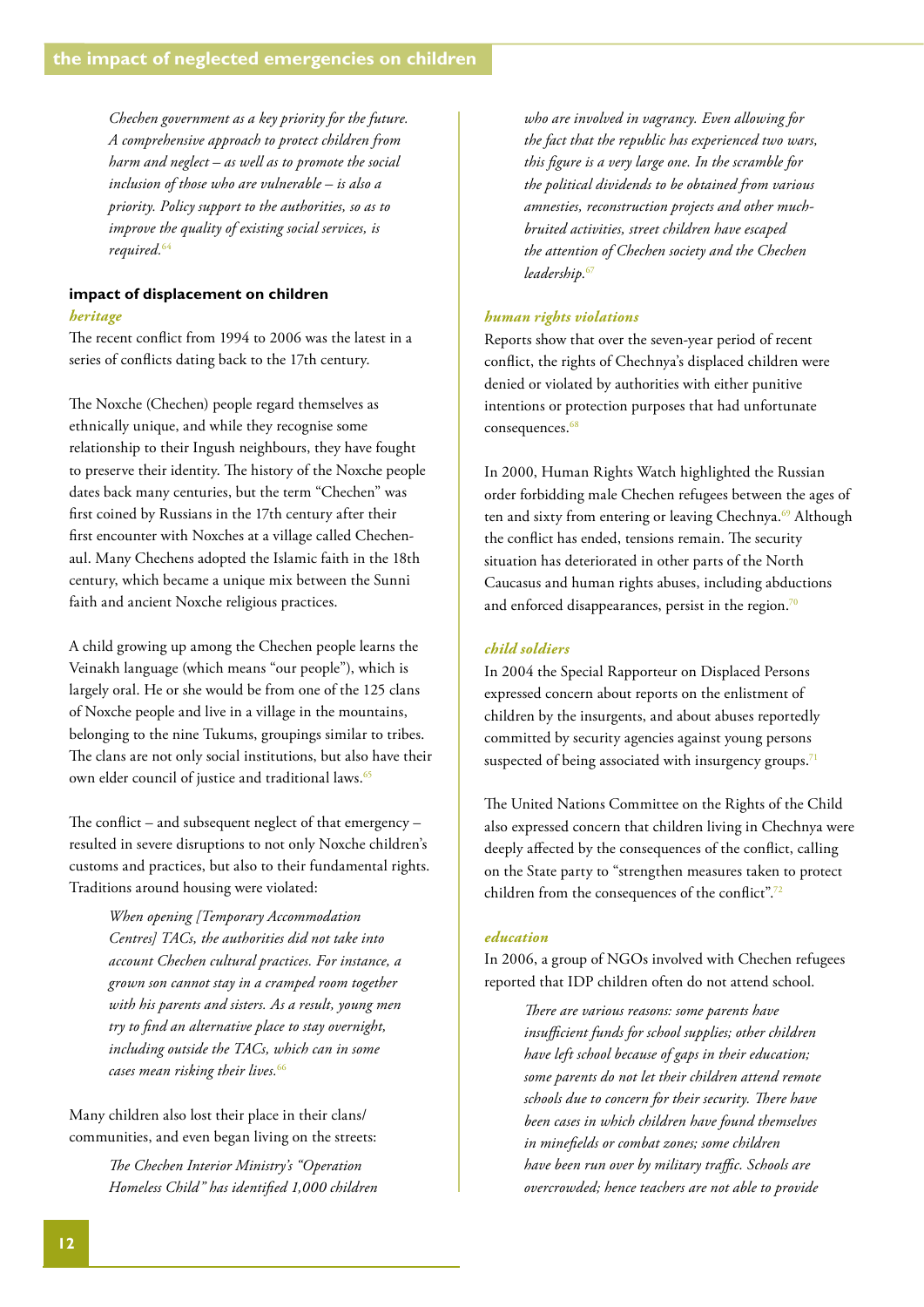*high-quality education. Many schools suffer from shortages of textbooks. Official promises to build schools at [Temporary Accommodation Centres] TACs were not implemented.*<sup>73</sup>

#### §

Childhood is a brief period in the average person's life, but it is also that period when the die is cast. Faced with the loss of traditions, identity, education, freedom, security and even family, the prospects are grim for IDP children in the Chechen region.

Although Russia appears to be on track to achieve the MDGs, there is a widely recognized need for particular attention to the NE situation in Chechnya.

### **Lesotho's shepherd boys**

*Herd boys epitomise the poverty situation in Lesotho in terms of human deprivation and environmental resources degradation; the continual use of herd boys is an indictment on our society and a mark of national irresponsibility.*<sup>74</sup>

#### **background**

Lesotho has been experiencing a severe drought since 2006 causing what is commonly called a slow onset natural hazard. Extreme weather conditions are not new to Lesotho, but high levels of poverty make it difficult for the country's population to withstand the shock of natural disasters. The rural poor suffer most, particularly those who depend on the land for a living.

Agriculture forms a major part of the country's gross national product. Given Lesotho's high degree of poverty, traditional agricultural methods are widely practiced and children form a significant part of the labour force.

In 2000, 33% of boys aged 5–17 years were found to be working; 23.5% of boys were working for their family's farm or business.75

Child labour is particularly prominent when it comes to animal husbandry, where boys from very poor households must herd animals, often at the risk of not having the care and protection that children ought to have.

The situation of these boys in Lesotho is really another example of how a group within a community can be neglected in an emergency. In a country experiencing natural disaster, not everyone is neglected. In this instance shepherd boys have traditionally lived on the edge of society, living in high-risk circumstances. The onset of a natural disaster only deepens the risks and the chances of them being overlooked when compared to their peers who are at home and in schools.

In 2007, Lesotho's drought came on the radar of the humanitarian donor community. The Consolidated Appeal Process (CAP), $\frac{76}{6}$  managed by the United Nations, identified priority needs that needed to be covered in seven sectors: agriculture, early recovery, food, health, nutrition, protection, and water and sanitation.<sup>77</sup> But of the US\$22.7 million of funding required, only \$3.8 million was approved through the United Nations Central Emergency Response Fund (CERF), leaving a funding gap of almost \$19 million.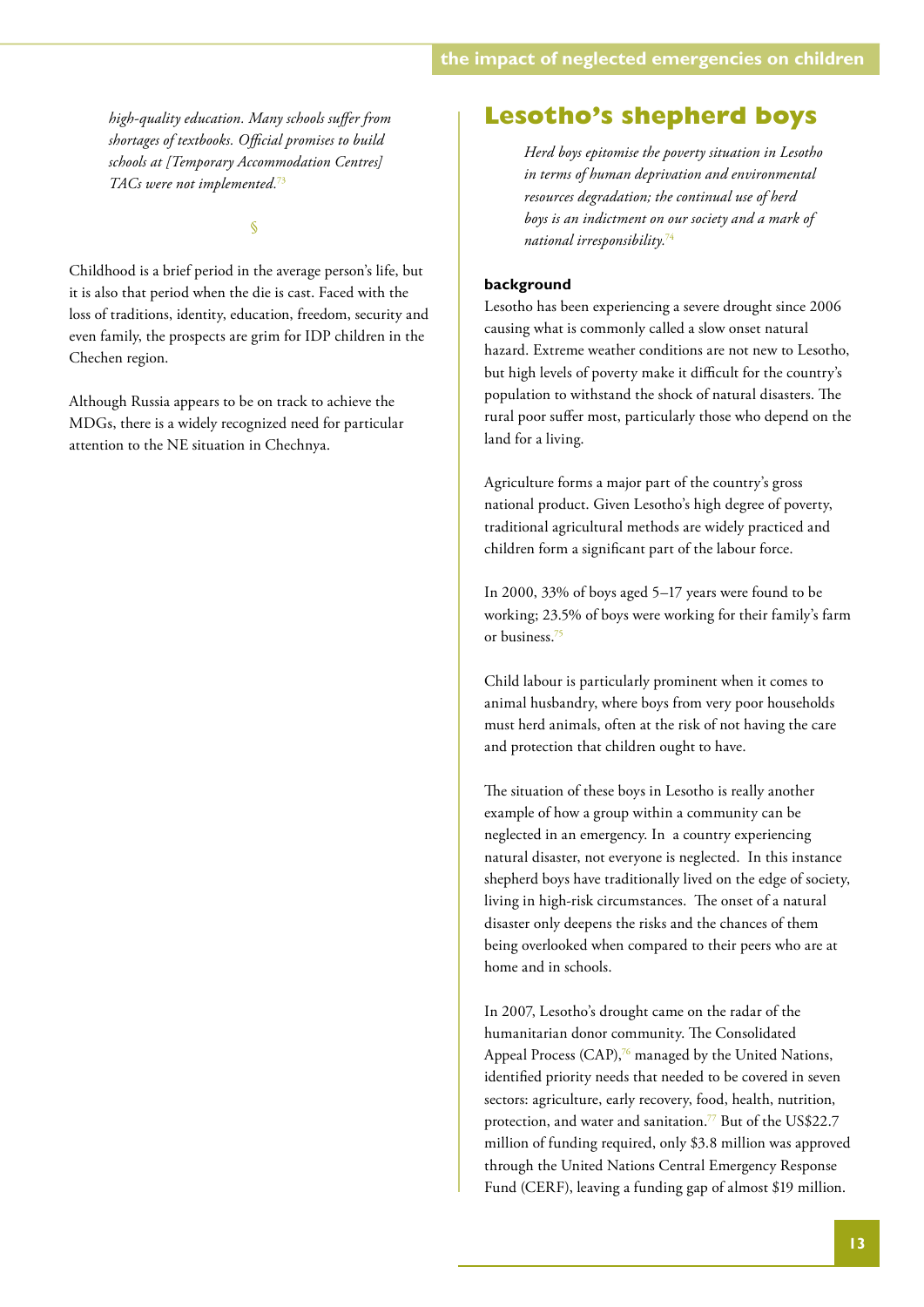| <b>CLUSTERS</b>             | <b>FULL REQUIREMENTS (\$)</b> | <b>APPROVED CERF</b><br><b>FUNDING</b> $(\$)$ | <b>UNMET REQUIREMENTS (\$)</b> |
|-----------------------------|-------------------------------|-----------------------------------------------|--------------------------------|
| <b>Agriculture</b>          | 4,450,206                     | 1,668,067                                     | 2,782,139                      |
| <b>Early recovery</b>       | 1,100,000                     | $\mathbf 0$                                   | 1,100,00                       |
| Food                        | 11,100,000                    | 1,455,200                                     | 9,644,800                      |
| <b>Health</b>               | 3,339,900                     | 480,698                                       | 2,859,202                      |
| <b>Nutrition</b>            | 300,000                       | $\mathbf 0$                                   | 300,000                        |
| <b>Protection</b>           | 1,275,000                     | $\mathbf 0$                                   | 1,275,000                      |
| <b>Water and sanitation</b> | 1,200,000                     | 230,050                                       | 969,950                        |
|                             | 22,765,106                    | 3,834,015                                     | 18,931,091                     |

*Lesotho flash appeal: Summary of requirements, by sector, as of 28 July 2007* **Source:** United Nations Consolidated Appeals Process (CAP)<sup>7</sup>

The figures for that time showed an unenthusiastic response from the donor community to Lesotho's crisis. How have shepherd boys fared in the crisis? Little information is readily available since they are for the most part unseen. What is certain is that their lives are made harder by the crisis.

#### **children and the Human Development Index**

Lesotho is ranked 155 (out of 179) on the UNDP Human Development Index (HDI),<sup>79</sup> with life expectancy at 42.6 years and falling with the growing impact of HIV and AIDS which affects approximately one-quarter of the population.<sup>80</sup> Of its 1.8 million people, 56% live on less than \$2 per day and 82% live in rural areas. Nearly 70% of infants are fully immunised.<sup>81</sup>

In 2004, 37% of the population had adequate sanitary facilities and 79% used improved water sources. The net primary school enrolment rate is 87%, with approximately 73% reaching grade 5, and the secondary enrolment rate is 25%; the adult literacy rate (for persons 15 years and over) is 82%.<sup>82</sup> These low indicators suggest that many children are missing out on schools, adequate health care and nutrition.

Children living in poverty live with greater deprivation, aggravated by natural disaster. No doubt the circumstances of shepherd boys are even more stark as they live with little family support and protection.

## **the impact on children**

#### *child labour*

The life of a very young shepherd in Lesotho is very hard:

*Kelebone (6) is one of the unfortunate shepherds in Lesotho, who may not have a bright future if he stays an illiterate shepherd up to his adulthood. He is employed to look after three cattle by the neighbor...* 

*His mother, who is unemployed, pays the rent and buys food with the money [that Kelebone earns]. This money is used to pay his elder sister's school fees. She is in class five. His father is unemployed too.*<sup>83</sup>

In ratifying the *Convention on the Rights of the Child*, the International Labour Organization(ILO) Convention138 on the minimum age of employment and the ILO Convention182 on the elimination of the worst forms of child labour, the government of Lesotho made a political commitment to eradicating the exploitative lifestyle that many Lesotho boys endure while herding animals.

Regrettably, there is an evident gap between political intention and the implementation of these conventions, due partly to strong traditional practices and insufficient economic resources to implement programmes that will effectively move these boys into schools and wider social services.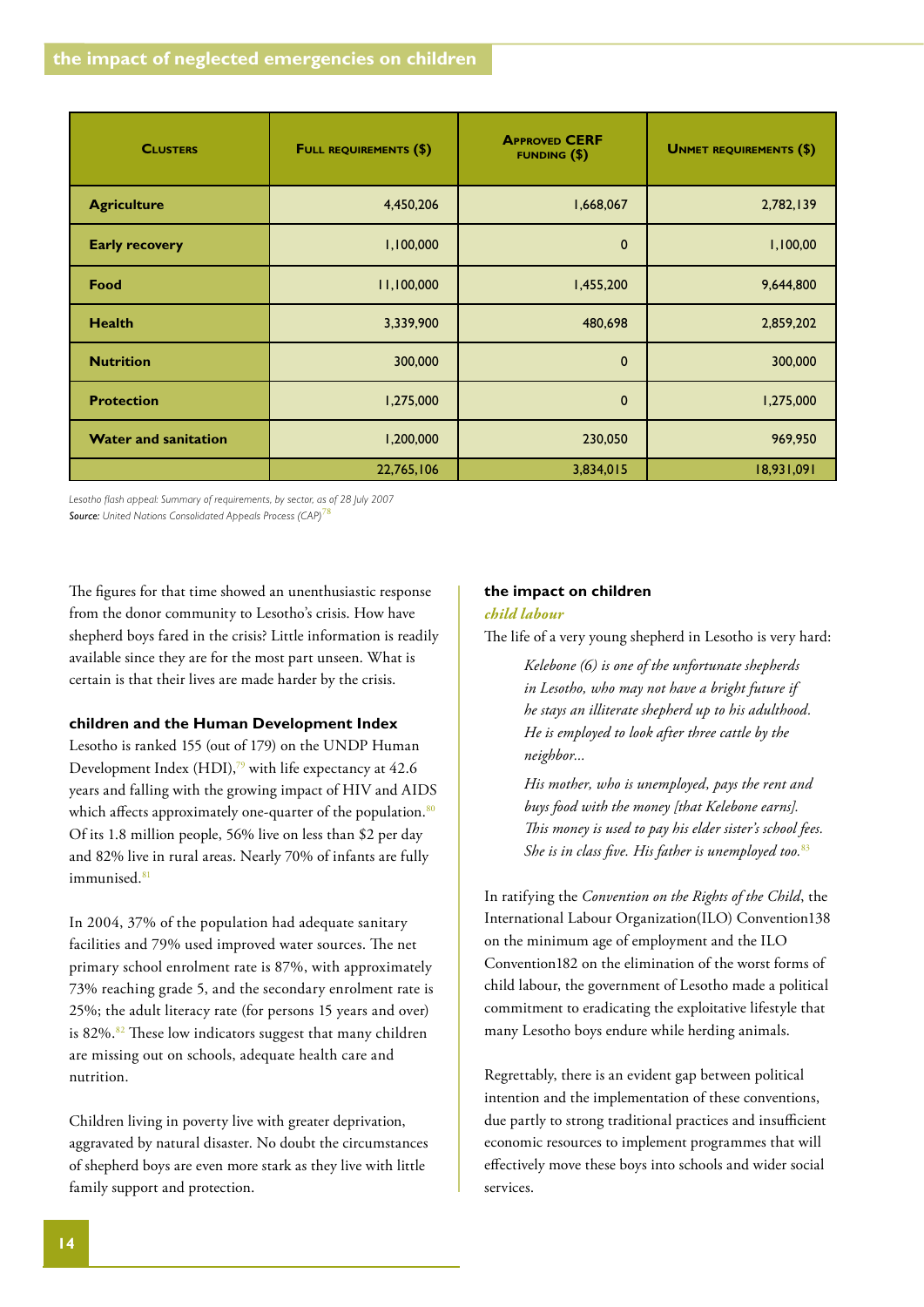#### *education*

A 2001 joint study by the World Bank and the African Development Bank revealed that:

> *Boys receive less education than girls...The bias against boys and men may stem from the fact that parents still view working in South African mines [having spent their youth herding livestock] as the most promising job prospect for males, an occupation believed to require physical strength and endurance more than skills in literacy and numeracy.*<sup>84</sup>

Perhaps in any child's life the most important social institution, second to the family, is school. The benefits of being part of a school are many:

- • Literacy and numeracy skills
- • Educational materials
- • A range of knowledge necessary for employment in adulthood
- Cognitive development
- The discipline needed for intellectual pursuits
- • Activities for daily living skills
- • If available, a free meal
- Drinking water and sanitation
- • Access to basic health care, such as school immunisation programmes
- • A record of existence in the an important national institution
- • Structured learning environment
- Rhythm of life conducive to operating in a regular work environment
- • Learning and/or reinforcing socially desirable behaviours, values and skills
- • Entertainment that is age appropriate
- A generally safe environment

By contrast, a childhood spent herding cattle has none of these benefits. A scoping study on child labour in Lesotho describes the lonely and dangerous life of shepherd boys:

> *Herding is a highly risky activity for children. It often involves spending weeks in the mountains away from the village and family. The child is responsible for either their own family's flocks and herds or is being paid to look after someone else's and will be held to account if anything goes wrong. Stock theft in Lesotho is relatively common as is competition over grazing land, and so herd boys are often involved in violent altercations or in fighting off thieves and loss of life is not uncommon.*

*Lesotho's weather is also one of extremes and it has the highest diurnal temperature range in the world. This means that winter temperatures can be as low as –20 degrees [Celsius] and summer temperatures as high as +40 degrees C.* 

*Herd boys are expected to be looking after the stock in all weather and in remote mountain areas which often become snowbound. They will build small basic huts at the cattle posts and sleep among their animals. Many of them are given just one bag of mealie meal a month and vegetables and meat have to come from whatever they can gather or catch in the mountains. Standards of nutrition, hygiene and medical care are therefore often poor and, despite various attempts to provide schooling to herd boys they are often deprived of the chance to be educated.*

*In discussions with herd boys held in 2002 most indicated that they particularly felt they were missing out on being educated and not being able to go to school. Those employed by non-relatives also said that sometimes they were not paid or perhaps only given a couple of sheep per year in payment for their services.*<sup>85</sup>

The Committee on the Rights of the Child in its 2001 concluding observations observed the poor state of the education system at that time but nonetheless made strong recommendations for shepherd boys to be educated.<sup>86</sup>

#### §

The ILO Convention on the worst forms of child labour recognises that poverty is a leading contributing factor to child labour, and that solutions lie in long-term economic growth leading to social progress.

It falls on the tripartite membership (government, labour union and employers) to initiate comprehensive action, taking into account the importance of free basic education, the removal of children from places of work and the rehabilitation and social integration of former child labourers while addressing the needs of their families.

The responsibility lies not only with the government of Lesotho but also with the adult community to adopt practices that protect children, especially herd boys.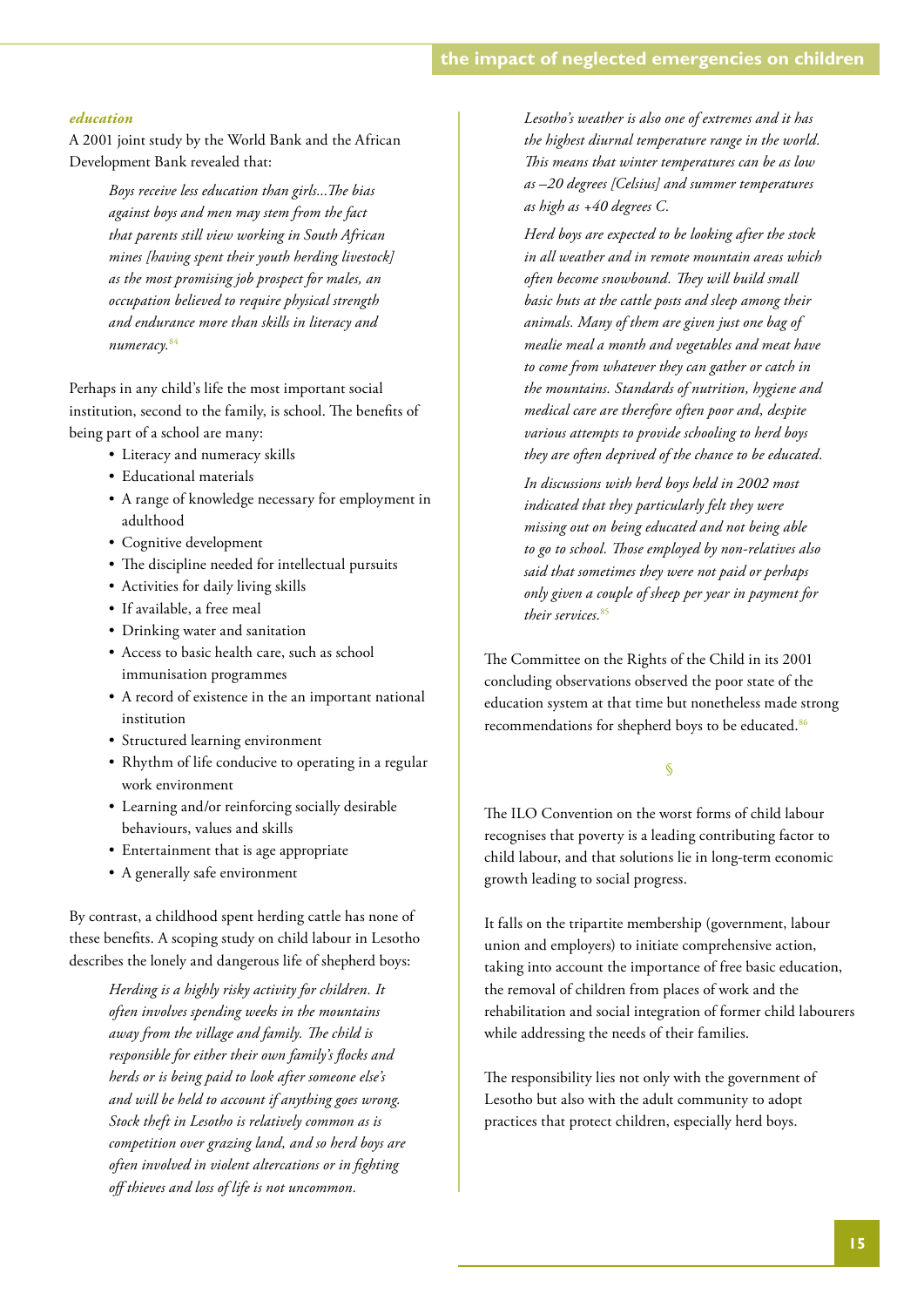## <span id="page-19-0"></span>**"hidden" Iraqi refugee children in Jordan**

#### **background**

The war in Iraq has received a great deal of coverage in the Western media. The general focus has been on the cost to lives and the uncertain future. Less highlighted are the numbers of Iraqis who fled to neighbouring countries and the toll that has taken on their lives.

Unlike refugee situations in other parts of the world, Iraqis in Jordan, Syria and Lebanon are not visible, for they are not in refugee camps or specially demarcated areas where they can be easily recognised. A March 2008 report by the International Rescue Committee estimates that there are more than two million Iraqi refugees, making it one of the largest humanitarian crisis in our time.<sup>87</sup>

Humanitarian organisations involved in addressing the needs of Iraqi refugees observed:

- The generosity of host governments to provide refuge for Iraqis, at times at high economic and social costs for their own citizens.
- The inadequacy of provisions made for Iraqis in these countries, especially those who are not able to afford vital services such as health, education and proper housing.
- An absence of clarity over the longer-term solutions to the problems of displacement
- Mixed reactions from the donor community for a country and population that is oil rich.

In the midst of all these uncertainties displaced Iraqi children, such as those in Jordan, live in desperate conditions. The World Vision Regional Vice President described the situation thus:

> *Iraqi children are among the most distressed refugee populations worldwide. Years of daily violence continues to wreak untold damage to their physical and mental health, shattering young lives.*

*Without legal status, psychological rehabilitation, proper education and medical assistance, this devastated and scattered generation is trapped with little hope for the future unless meaningful assistance is provided by the international community.*<sup>88</sup>

One year later the message still has relevance. World Vision's report of Iraqi children in Jordan outlined significant areas of deprivation, including:

• *Education*. School-aged children suffer major gaps

in their education or are not being educated at all; this is in part due to the ambiguity in the legal status of Iraqi children. Little or no income and dwindling financial reserves for the majority of Iraqi families has also made it impossible for children to enter the formal education system.

- *• Child labour.* There are growing incidents of child labour as children are under increasing pressure to find jobs in order to supplement their families' income and are at the risk of exploitation.
- *• Psycho-social well-being.* Ever increasing exposure to violence, either as witnesses or victims, that bear a particularly heavy psychological burden. On top of this, children and families live in a climate of fear – from the past, present and future – and children consequently experience bed-wetting, sleeplessness, regular nightmares and panic attacks, among other symptoms. In the absence of a free, safe environment, many Iraqi children pass their days within the confines of their homes, feeling frustrated and bored, with minimal opportunities for social interaction. There are also increasing incidents of domestic violence.
- Health. Poor diets due to cost of food beyond the cost that many can afford resulting in childhood malnutrition. For those needing long-term medical attention the prospects are bleak, especially for those whose parents do not have the financial resources.89

In response to these problems, UNICEF launched a fundraising campaign in May 2007 aimed at addressing the need for education, health and psychological support among Iraqi families.<sup>90</sup>

In relation to Jordan, the campaign sought to ensure that an additional 20,000 Iraqi school-aged children would have the benefit of formal and non-formal education; an additional 15,000 children under five years would have the benefit of an improved immunisation system; and unaccompanied and separated children would be identified and supported to find and re-unite with their immediate and extended families.<sup>91</sup> For all this, UNICEF sought US\$4,950,000 for Jordan, a very small sum compared to what is spent on a daily basis for the war in Iraq.

#### **the Human Development Index**

Ranking 86 on the Human Development Index, Jordanians have a life expectancy of 72 years at birth.<sup>92</sup> Jordan is well on its way in meeting the Millennium Development Goal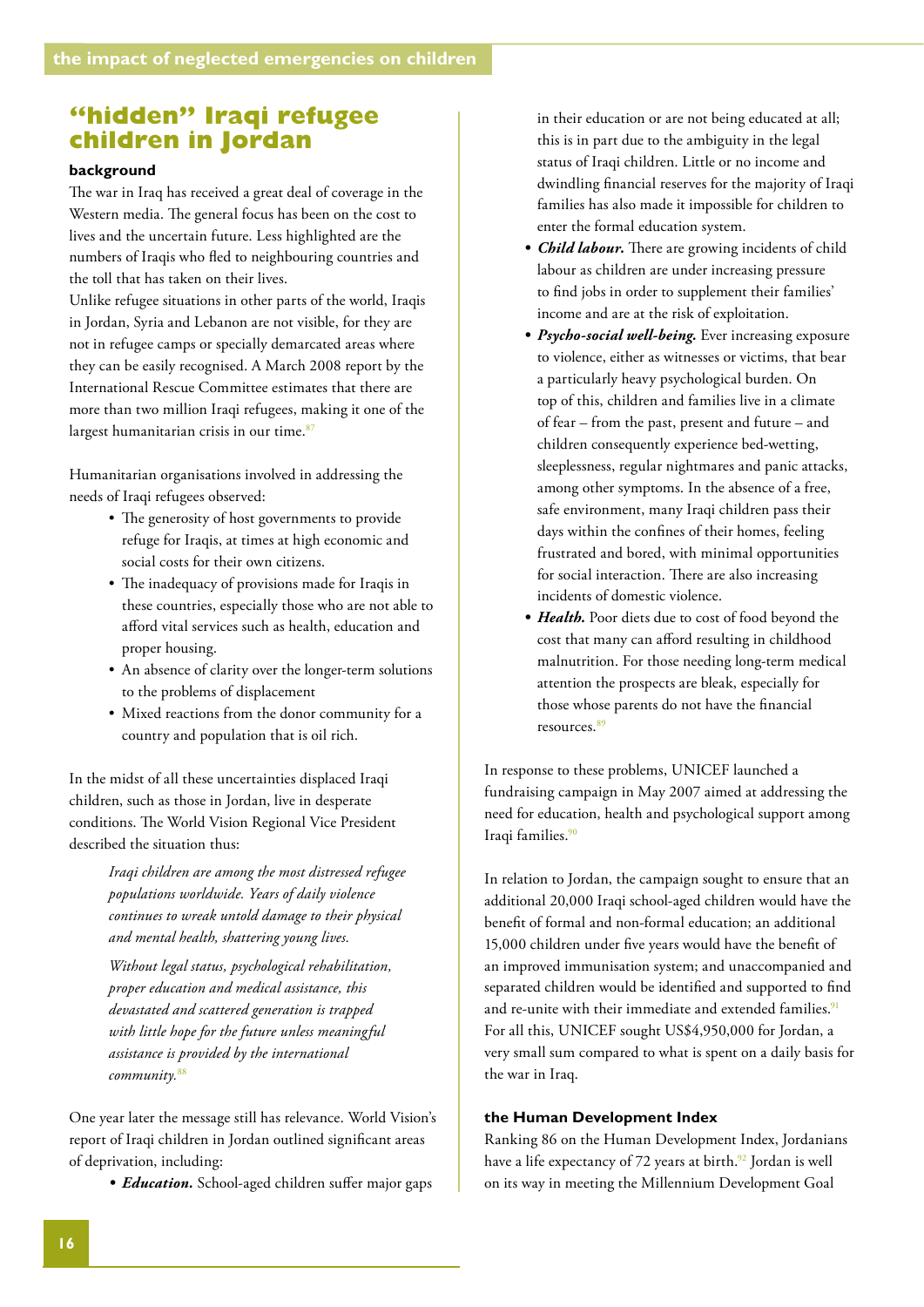targets with less than 7% of the population living on less than \$2 per day, 93% using improved sanitation and 97% using improved water supplies. Only 4% of the child population under five years have low birth weight. With respect to education, the adult literacy rate (of those fifteen years and over) is 91%, the youth literacy rate is 99%, primary school enrolment is 89% and 96% of children reach grade 5.93 However, because many Iraqi children remain hidden for all the reasons mentioned above, their life chances continue to diminish compared to an average child in Jordan.

#### **the impact on children**

While it is not clear today how these HDI figures for children in Jordan have been affected by the large influx of Iraqi refugees, it is not likely to improve given reports of a poor conditions of both Iraqi and Jordan's poorest.

#### *education*

*…Jordan's already overcrowded classrooms cannot accommodate a new influx of students. In response, UNICEF is providing the Ministry of Education with technical support in order to help implement double-shift schools and rent additional buildings*  to accommodate the students.<sup>9</sup>

*Access to education has improved in both Syria and Jordan. But many Iraqi families still keep their children away from schools, fearing that sending them to school will require them to "register", which might lead to their discovery and subsequent return to Iraq. Some refugees told us that they had no transportation to get their children to school. We also heard stories of Iraqi children being harassed and made to feel unwelcome. Government officials in Jordan and Syria stressed to us that the schools were open to Iraqi children, but there may be a need to send the refugees clearer signals that their children are welcome in classrooms.*<sup>95</sup>

#### *health*

*The high cost of drugs and medical care in Jordan is a major problem for impoverished Iraqi asylumseekers, according to a survey by the International Medical Corps (IMC) and the US Johns Hopkins Bloomberg School of Public Health (JHSPH) released on 26 March.* 

*…Nearly 50 percent of respondents said they spent at least one quarter of their income on health bills,* 

*while 14 percent said over half their income went on medical care, particularly for specialised services. Free medical centres often provide basic tests, but in many cases patients need specialist treatment or care not available at these centres.*

*…The survey also revealed that half of the respondents said they needed mental health and psychosocial services but only 5 percent had access to help in this field.* 

*At least 64 percent of interviewed patients said they felt stressed, and 22 percent had witnessed violence or were generally affected by displacement.* 

*…During a recent meeting of countries hosting Iraqi asylum-seekers, Jordan said it needed JD 176 million (\$248 million) to build clinics and renovate hospitals in Amman, Irbid and Zarqa to be better able to provide medical help to the Iraqis.*<sup>96</sup>

Despite the positive reports from some quarters, the March 2008 report from International Rescue Committee reveals quite another situation.

> *There is little factual base for the widely held notion that the refugees are returning home. We found no evidence of large-scale return; in fact, most refugees find the idea inconceivable. UNHCR says only two families have returned from Jordan and very few have ventured home from Syria and stayed … we spoke to refugees in Syria who had tried to go back to Iraq but found their old homes occupied and their neighborhoods too dangerous. One woman said her husband had gone back and has not been heard from since.*<sup>97</sup>

> > §

The solutions are not yet in sight and until then Iraqi children must bear the consequences of a war. Experience to date suggests that children caught in a neglected emergency are often tomorrow's adults who have not overcome the scars of deprivation and exploitation. Displaced Iraqi children need every chance for protection today in order to reverse a likely cycle of deprivation and exploitation.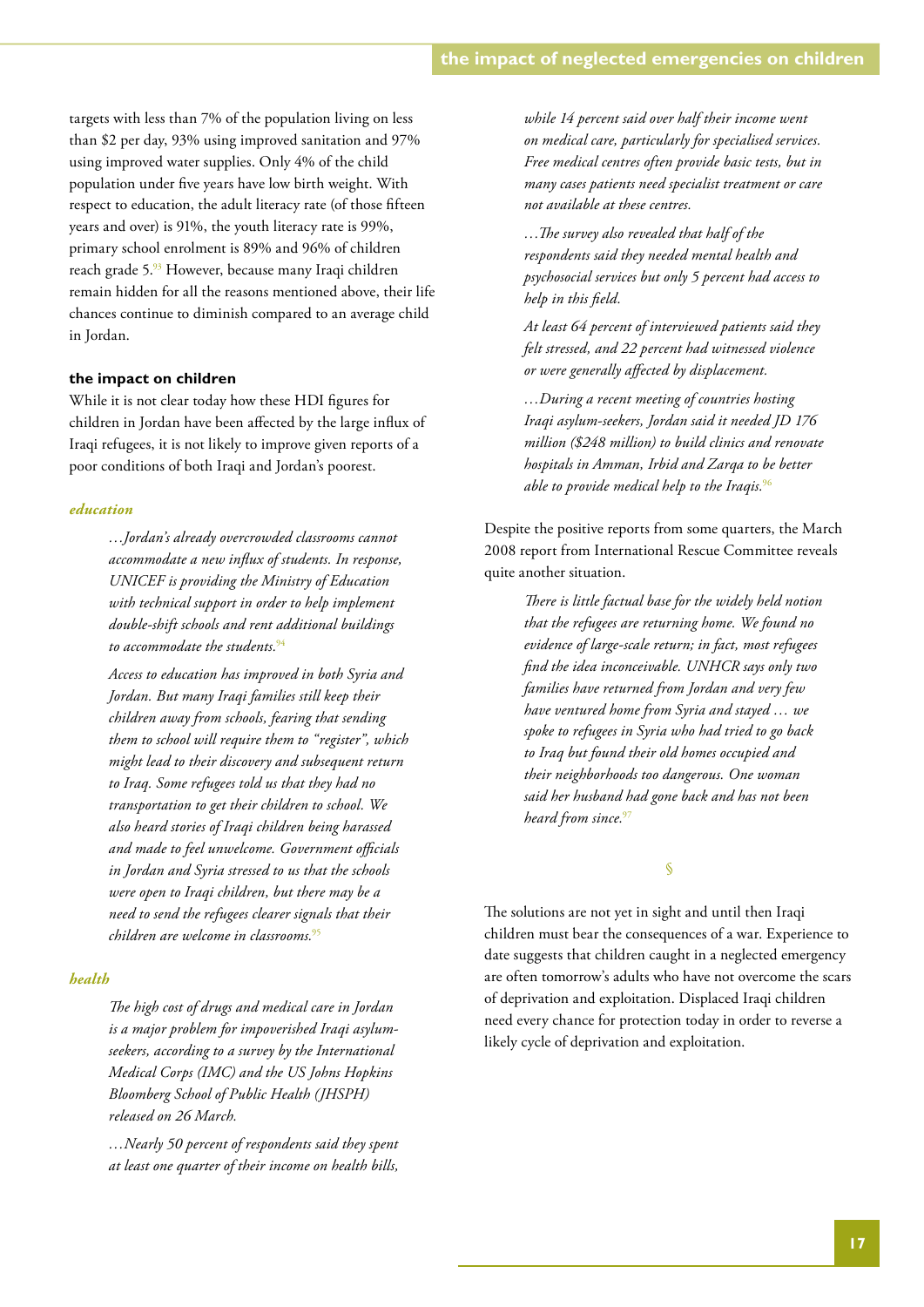## <span id="page-21-0"></span>**part three summary and recommendations**

The hypothesis that child survival is worst in neglected emergency (NE) situations is confirmed by the findings presented in section two. Children in these situations suffer most as their well-being is compromised by the unavailability of essential services in education, health and protection from exploitation and deprivations.

Although international humanitarian actors recognise the dire situation of children in NE, resources needed for proper rehabilitation and transition are often not forthcoming to the degree required. The inevitable results are partial at best. Consequently, children's survival is worse in an NE when compared to other disadvantaged groups of children in those countries.

Ratification of international instruments, such as the *Convention on the Rights of the Child*, are good but do not assure compliance – at least, not to the degree that the rights of children in an NE are protected. The data shows that international human rights monitoring mechanisms, such as the UN Special Procedures mandate and treaty bodies, thoroughly examine the issues affecting children in NE situations.

In keeping with these examinations, far-reaching recommendations are made to State's parties and the wider humanitarian community, which – if implemented – would break the cycle of deprivation and exploitation for NE children in Bangladesh, Colombia, Lesotho and Russia. But the association between human rights promotion and emergency /development programming is not sufficiently close to guarantee the requisite response.

Sadly, the Committee on the Rights of the Child appears helpless in the face of State parties' failure to carry out their recommendations. But failure is not always due to obstruction or neglect. For some States (such as Lesotho)

political will to implement international human rights standards remains in the realm of wishful thinking when there are insufficient financial resources to convert that will into practical solutions.

Possibly the most troubling aspect of these findings is that the child in an NE situation often inherits a life of deprivation and exploitation. Such is the case when an NE remains protracted over several years affecting one generation after another, as we have found in Russia, Bangladesh, Lesotho and Colombia.

Clearly, adequate funding would go a far way in addressing the plight of children in NE, but lasting solutions seem to rest only in engaging in processes that deal with the root causes. There was insufficient evidence that the root causes for the emergencies were addressed when seeking lasting solutions in the interest of children in NE.

A humanitarian response must make children a priority group in any NE situation if lasting change is to be realised. It is evident from the research that a humanitarian response is only as good as its ability to effectively address the plight of children.

Mechanisms such as the UNHCR Protection Cluster Working Group are critical in ensuring that child protection is a significant part of protection. UNICEF's current policy on child protection should be strongly supported by the donor community as it seeks to ensure that essential services reach children in an NE. Consistently applying the UNHCR standards, such as the Conclusion on Children at Risk98 and Best Interest Determination,99 is also essential when seeking solutions that include protection.

Humanitarian donor funding ought to be guided by human rights recommendations, thereby ensuring that children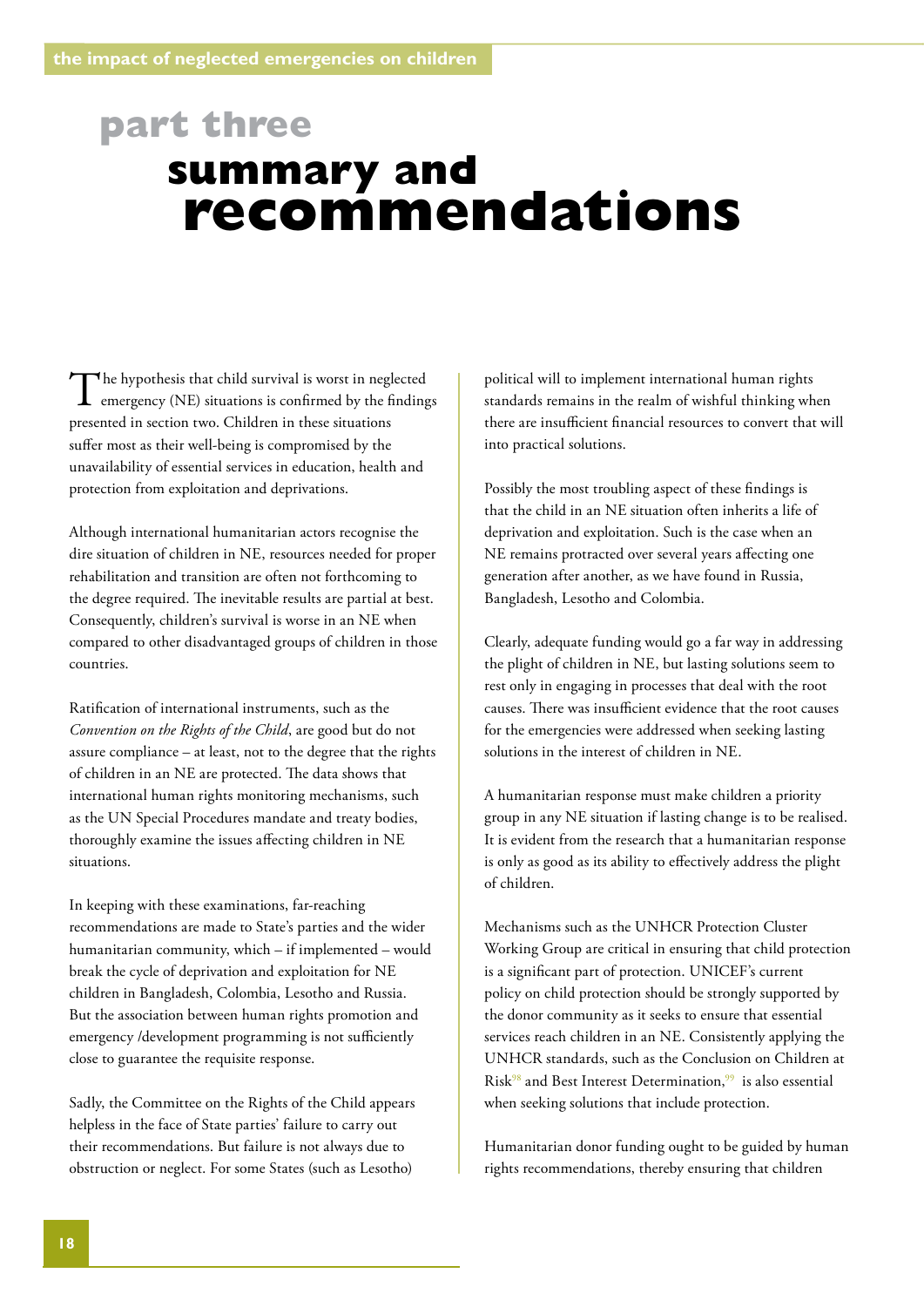in NE situations are properly protected in humanitarian response initiatives.

The Inter-Agency Standing Committee (IASC) Principles and Good Practice of Humanitarian Donorship stipulates respecting and promoting the implementation of international humanitarian law, refugee law and human rights.100 This principle ought to be backed by targeted funding that supports human rights recommendations by the treaty body and special procedures mechanisms. This will strengthen existing channels between human rights mechanisms and humanitarian sectors for the protection of children in NE.

The political will of national and host governments is pivotal to addressing the root causes of NE and in choosing solutions that acknowledge that children's well-being is critical to bringing about lasting change. The IASC should once again turn its attention to strengthening political will to promote the development of lasting solutions in addressing NE. The earlier initiatives in July 2006 are still relevant as was the ambitions expressed then – the development of a coherent IASC strategy for advocacy for neglected crisis at the global level.<sup>101</sup>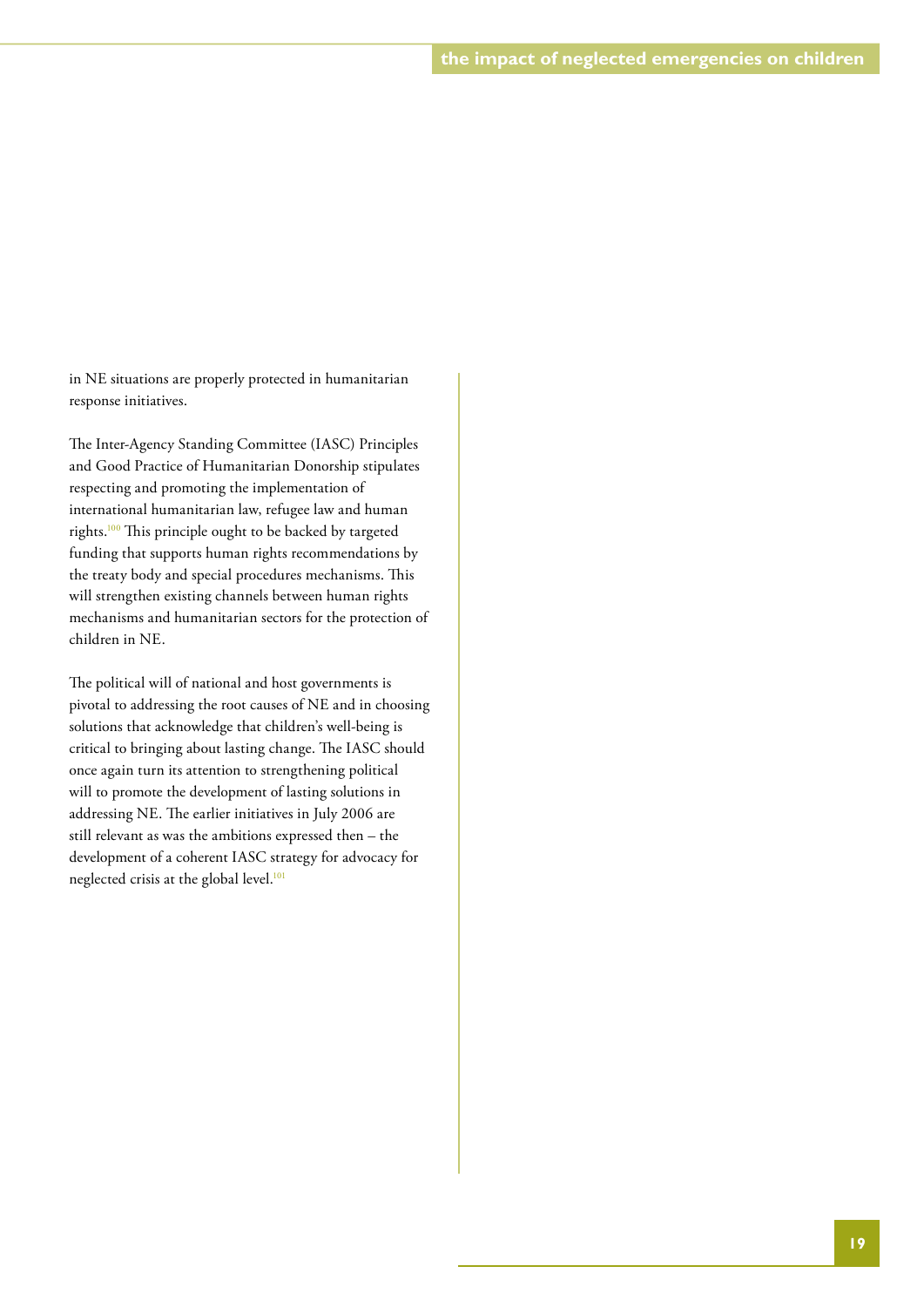#### <span id="page-23-0"></span>**endnotes**

1. UNICEF, *Dan Toole, Director of Emergency Programmes speaks about 'Forgotten Emergencies' and the highlights of UNICEF's humanitarian work in 2006*[, http://www.unicef.org/about/annualreport/images/](http://www.unicef.org/about/annualreport/images/ar2006_dan_toole_interview_transcript.pdf) ar2006\_dan\_toole\_interview\_transcript.pdf

2. European Commission Humanitarian Aid, *Policies – Strategies*, 2008, [http://ec.europa.eu/echo/policies/strategy\\_en.htm \[ac](http://ec.europa.eu/echo/policies/strategy_en.htm)cessed 9 February 2009]

3. The International Federation of Red Cross and Red Crescent Societies (IFRC), *World disasters report 2006: Focus on neglected crises*, 2006

4. See European Commission Humanitarian Aid, *op. cit.*

5. See World Vision, [http://www.globalempowerment.org an](http://www.globalempowerment.org)d [http://www.wvi.org;](http://www.wvi.org) also World Vision, *Trapped! Unlocking the future of Iraqi refugee children* and *Trapped! The disappearing hopes of Iraqi refugee children*, 2007, see <http://www.iraqichildrentrapped.org/> 6. United Nations, *Convention on the Rights of the Child*, article 1 and United Nations, *Youth and the United Nations*, "Frequently asked questions", see<http://www.un.org/esa/socdev/unyin/qanda.htm#1> [accessed 9 February 2009]

7. World Food Programme, *Policy issues, Agenda item 4*, Executive Board, Second regular session, Rome, 27–30 October 2008, pp 8–9, <http://www.wfp.org/eb/docs/2008/wfp187807~1.pdf>

8. UNICEF, *Dan Toole, Director of Emergency Programmes speaks about 'Forgotten Emergencies' and the highlights of UNICEF's humanitarian work in 2006*, *op. cit.*

9. Save the Children, *Save the Children's contribution to the public consultation "Freedom, security and justice: What will be the future?"*, European Commission, Directorate-General for Justice, Freedom and Security Unit A1 – Strategic policy, Evaluation and Institutional [affairs, December 2008, p 3, www.savethechildren.net/alliance/](http://www.savethechildren.net/alliance/europegroup/europubs/JLS_consultation_final.pdf) europegroup/europubs/JLS\_consultation\_final.pdf

10. UNICEF, *Humanitarian action update: Colombia*, 28 September [2007, p 1, http://www.unicef.org/infobycountry/files/Colombia\\_](http://www.unicef.org/infobycountry/files/Colombia_HAU_Sep_2007.pdf) HAU\_Sep\_2007.pdf

11. W Kälin, *Implementation of General Assembly resolution 60/251of 15 March 2006 entitled "Human Rights Council", Report of the Representative of the Secretary-General on the human rights of internally displaced persons, Addendum, Mission to Colombia*, A/ HRC/4/38/Add.3, United Nations General Assembly, 24 January 2007, p 25,<http://www.unhcr.org/refworld/pdfid/461e3f5a2.pdf> 12. UNICEF, *Humanitarian action update: Colombia*, 28 September 2007, p 6

13. ReliefWeb, *Appeals and funding*, "Colombia: Funding [received 2009", http://www.reliefweb.int/rw/fts.nsf/](http://www.reliefweb.int/rw/fts.nsf/doc105?OpenForm&rc=2&cc=col) doc105?OpenForm&rc=2&cc=col

14. United Nations Economic and Social Council, *Specific groups and individuals: Mass exoduses and displaced persons, report of* 

*the Representative of the Secretary General on internally displaced persons submitted in accordance with Commission resolution 1999/47, Addendum, Profiles in displacement: follow-up mission to Colombia*, E/ CN.4/2000/83/Add.1, 11 January 2000, p 17, http://www.unhchr.ch/ [huridocda/huridoca.nsf/0/6d5358107a11e85a802568ac003ea6b6/\\$F](http://www.unhchr.ch/huridocda/huridoca.nsf/0/6d5358107a11e85a802568ac003ea6b6/$FILE/G0010059.doc) ILE/G0010059.doc

15. W Kälin, *op. cit.*, p 9

16. International Committee of the Red Cross (ICRC), *IDPs in Colombia: a joint needs assessment by the ICRC and the World Food Programme*[, Geneva, April 2005, p 4, http://www.icrc.org/Web/eng/](http://www.icrc.org/Web/eng/siteeng0.nsf/htmlall/6B2KER/$File/Colombia_220305.pdf) siteeng0.nsf/htmlall/6B2KER/\$File/Colombia\_220305.pdf 17. UNICEF, *Colombia statistics*, see http://www.unicef.org/ [infobycountry/colombia\\_statistics.html \[accessed 9 February 2](http://www.unicef.org/infobycountry/colombia_statistics.html)009] 18. UNDP, *2008 Statistical update: Colombia. The Human Development Index – going beyond income*, see http://hdrstats.undp. [org/2008/countries/country\\_fact\\_sheets/cty\\_fs\\_COL.html \[accesse](http://hdrstats.undporg/2008/countries/country_fact_sheets/cty_fs_COL.html)d

#### 9 February 2009]

19. UNDP, *2007/2008 The Human Development Index: Colombia HDI Rank 75*[, data sheet, http://hdrstats.undp.org/countries/data\\_sheets/](http://hdrstats.undp.org/countries/data_sheets/cty_ds_COL.html) cty\_ds\_COL.html [accessed 9 February 2009]

20. The World Bank, *Colombia at a glance: Data and statistics*, November 2007, <http://siteresources.worldbank.org/>

INTCOLUMBIAINSPANISH/Resources/Colombia\_glance.pdf 21. UNDP, *2007/2008 The Human Development Index: Colombia HDI Rank 75*[, data sheet, http://hdrstats.undp.org/countries/data\\_sheets/](http://hdrstats.undp.org/countries/data_sheets/INTCOLUMBIAINSPANISH/Resources/Colombia_glance.pdf)

cty\_ds\_COL.html [accessed 9 February 2009] 22. UNDP, *2007/2008 The Human Development Report: Human and income poverty, developing countries*, http://hdrstats.undp.org/ countries/data\_sheets/cty\_ds\_COL.html [accessed 9 February 2009]

[23. USAID, see http://www.usaid.gov/policy/budget/cbj2005/lac/pdf/](http://www.usaid.gov/policy/budget/cbj2005/lac/pdf/colombia_cbj_fy05.pdf) colombia\_cbj\_fy05.pdf [accessed 9 February 2009]

24. International Committee of the Red Cross (ICRC), *op.cit.,* p 3 25. United Nations, *Convention on the Rights of the Child, Committee on the rights of the child, forty-second session: Consideration of reports submitted by state parties under article 44 of the convention. Concluding observations: Colombia*, 8 June 2006, p 2, http://www. [unhchr.ch/tbs/doc.nsf/317ab54d16e0e6aac1256bdd0026bd27/0242b](http://www.unhchr.ch/tbs/doc.nsf/317ab54d16e0e6aac1256bdd0026bd27/0242bbd030747298c1257259002c07d0/$FILE/G0642477.pdf) bd030747298c1257259002c07d0/\$FILE/G0642477.pdf

26. United Nations Economic and Social Council, *Specific groups and individuals: Mass exoduses and displaced persons, report of the Representative of the Secretary General on internally displaced persons submitted in accordance with Commission resolution 1999/47, Addendum, Profiles in displacement: follow-up mission to Colombia*, E/ CN.4/2000/83/Add.1, 11 January 2000, p 9, http://www.unhchr.ch/ [huridocda/huridoca.nsf/0/6d5358107a11e85a802568ac003ea6b6/\\$F](http://www.unhchr.ch/huridocda/huridoca.nsf/0/6d5358107a11e85a802568ac003ea6b6/$FILE/G0010059.doc) ILE/G0010059.doc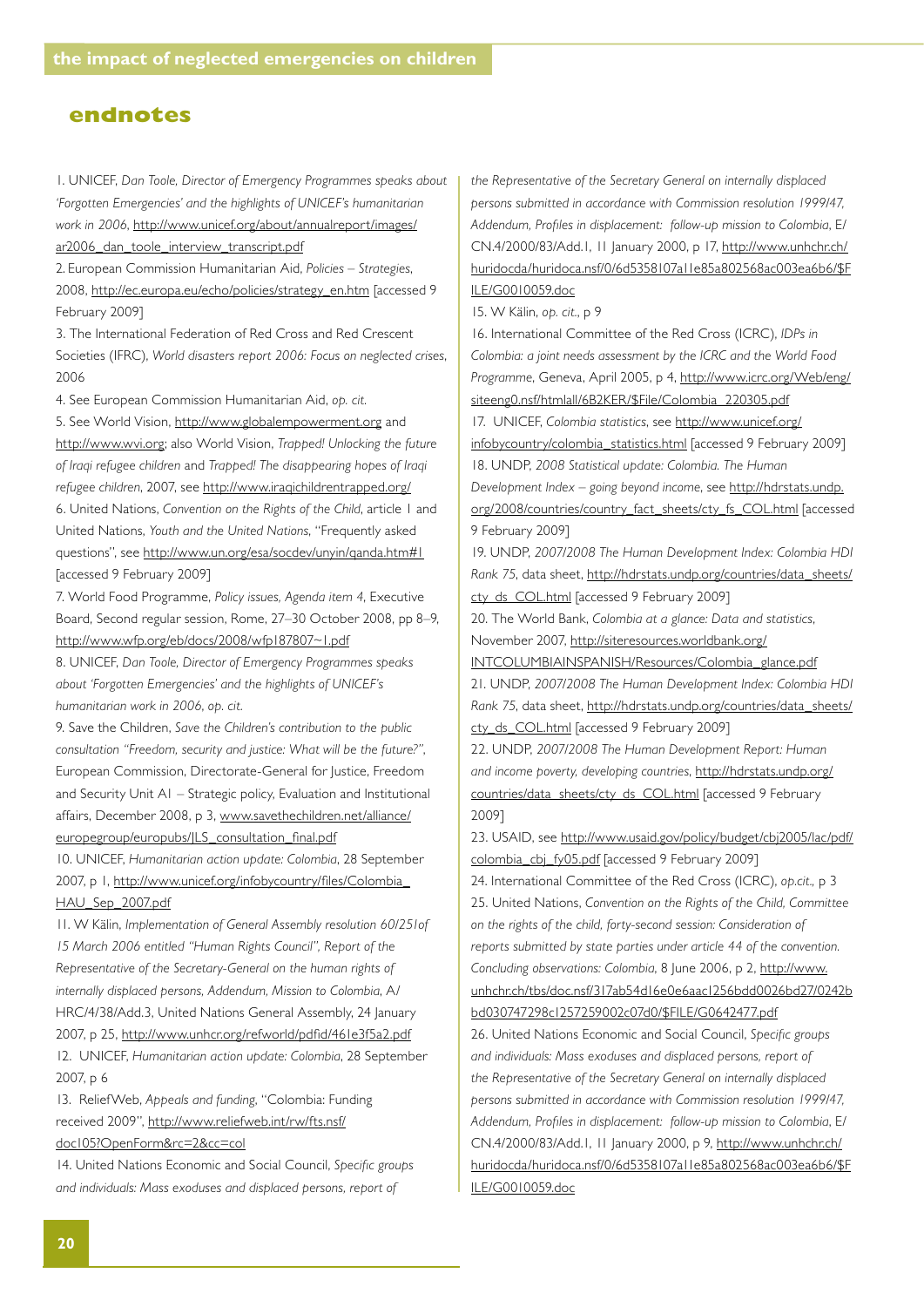#### 27. *ibid.*

28. International Committee of the Red Cross (ICRC), *op. cit.*, p 6 29. *ibid.*, p 7

30. Asociación Afecto *et al., Complementary Report to the Third Report of the Government of Colombia to the Committee on the Rights of the Child 1998-2003*, Observatory on Childhood, National [University of Colombia, p 41, http://www.crin.org/docs/Colombia\\_](http://www.crin.org/docs/Colombia_Observatorio_NGO_Report_EN.doc) Observatorio\_NGO\_Report\_EN.doc

31. Coalition against the involvement of boys, girls and youths into the armed conflict in Colombia, Coordinating Committee, *Alternative report to the report of the Government of Colombia on the situation of the rights of the child in Colombia*, 2005, p 24, see [http://](http://www.crin.org/docs/colombia_coalico_ngo_report_en.pdf) [www.crin.org/docs/colombia\\_coalico\\_ngo\\_report\\_en.pdf.](http://www.crin.org/docs/colombia_coalico_ngo_report_en.pdf) This report is available, in English and Spanish, in <http://www.coalico.org> 32. AUC = Colombia's largest paramilitary group, the *Autodefensas Unidas de Colombia* (United Self-Defence Forces of Colombia) 33. Coalition against the involvement of boys, girls and youths into the armed conflict in Colombia, Coordinating Committee, *op. cit.*, p 25 34. *ibid.*, p 26

35. The Coalition to Stop the Use of Child Soldiers, *Global report 2004 – Colombia*, p 1, see <http://www.child-soldiers.org> 36. *ibid.*, p 2

37. C Lewa, *The situation of Burmese refugees in Bangladesh*, Forum Asia, Bangkok, delivered at the Regional Conference on the Protection for Refugees from Burma organised by Forum-Asia, [Chiang Mai, 6–7 November 2003, http://www.burmalibrary.org/](http://www.burmalibrary.org/docs/CMP2003-11-07.htm) docs/CMP2003-11-07.htm

38. P Prytz Phiri, "Rohingyas and refugee status in Bangladesh", *Forced migration review*[, 20 April 2008, pp 34–35, see http://www.](http://www.fmreview.org/burma.htm) fmreview.org/burma.htm

39. C Lewa, *ibid.*

40. UNDP, *2008 Statistical update: Bangladesh*, http://hdrstats.undp. [org/2008/countries/country\\_fact\\_sheets/cty\\_fs\\_BGD.html](http://hdrstats.undp.org/2008/countries/country_fact_sheets/cty_fs_BGD.html)

41. *ibid.*

42. *ibid.*

43. UNDP, *Human development report 2007/2008: Fighting climate change*, 2007, p 271

44. UN High Commissioner for Refugees, *Bangladesh: Analysis of gaps in the protection of Rohingya refugees*, May 2007,

[UNHCR Refworld, available at: http://www.unhcr.org/refworld/](http://www.unhcr.org/refworld/docid/472897120.html) docid/472897120.html [accessed 12 February 2009]

45. *ibid.*, p 21

46. *ibid.*, p 22

47. *ibid.*

48. *ibid.*

- 49. *ibid.*, p 25
- 50. *ibid.*
- 51. *ibid.*, p 26
- 52. *ibid.*, p 29
- 53. *ibid.*
- 54. *ibid.*, p 30
- 55. *ibid.*

56. UN Committee on the Rights of the Child, *Thirty-fourth session: Consideration of reports submitted by states parties under article 44 of the Convention*, 27 October 2003, p 15

57. V Cho, "Bangladeshi govt to repatriate Rohingya refugees", *The Irrawaddy* (online), 29 May 2008

58. C Lewa, *op. cit.*

59. Norwegian Refugee Council IDMC (Internal Displacement Monitoring Centre) and Memorial, *An uncertain future: The challenges of return and reintegration for internally displaced persons in the Northern Caucasus*, October 2006, see http://www. [chechnyaadvocacy.org/refugees/NRC%20report%20on%20IDPs.pdf](http://www.chechnyaadvocacy.org/refugees/NRC%20report%20on%20IDPs.pdf) 60. OCHA, *Financial tracking service: North Caucasus 2007*, Table A: List of all commitments/contributions and pledges as of 02 April [2009, see http://ocha.unog.ch/fts/reports/daily/ocha\\_R10\\_E15193\\_](http://ocha.unog.ch/fts/reports/daily/ocha_R10_E15193_asof___0904020204.pdf) asof\_\_\_0904020204.pdf

61. UNDP, *2007/2008 Human development report: Russian Federation*[, see http://hdrstats.undp.org/countries/data\\_sheets/](http://hdrstats.undp.org/countries/data_sheets/cty_ds_RUS.html)

cty\_ds\_RUS.html

62. *ibid.*

63. UNICEF, *Humanitarian action report 2007*, 2007, p 24, see [http://](http://www.unicef.org/har07/files/HAR_FULLREPORT2006.pdf) [www.unicef.org/har07/files/HAR\\_FULLREPORT2006.pdf](http://www.unicef.org/har07/files/HAR_FULLREPORT2006.pdf) 64. UNICEF, *ibid.*

[65. Chechen Republic Online,](http://amina.com/article/br_hist.html) *Brief Chechen history*, http://amina. com/article/br\_hist.html

66. Norwegian Refugee Council IDMC (Internal Displacement Monitoring Centre) and Memorial, *op. cit.*, p 19

67. R Isayev, "Large numbers of street children discovered in [Chechnya", Prague Watchdog, 23 March 2007, see http://www.](http://www.watchdog.cz/?show=000000-000002-000001-000186&lang=1)

watchdog.cz/?show=000000-000002-000001-000186&lang=1

68. Human Rights Watch, *World report 2001*, "Europe and Central Asia Overview", see <http://www.hrw.org/wr2k1/>

69. Human Rights Watch, *World report 2000*, "Russian Federation", 2000, see<http://www.hrw.org/legacy/wr2k/Eca-17.htm>

70. Norwegian Refugee Council IDMC (Internal Displacement Monitoring Centre), *Russian Federation: Government efforts help only some IDPs rebuild their lives*, 2007, p 10, see http://www.reliefweb. [int/rw/RWFiles2007.nsf/FilesByRWDocUnidFilename/EGUA-](http://www.reliefweb.int/rw/RWFiles2007.nsf/FilesByRWDocUnidFilename/EGUA-762KGH-full_report.pdf/$File/full_report.pdf)

762KGH-full\_report.pdf/\$File/full\_report.pdf

71. United Nations, Economic and Social Council, *Specific groups and individuals, mass exoduses and displaced persons: Report of the Representative of the Secretary-General on internally displaced persons, Francis M. Deng. Addendum\*\* Profiles in displacement: the Russian*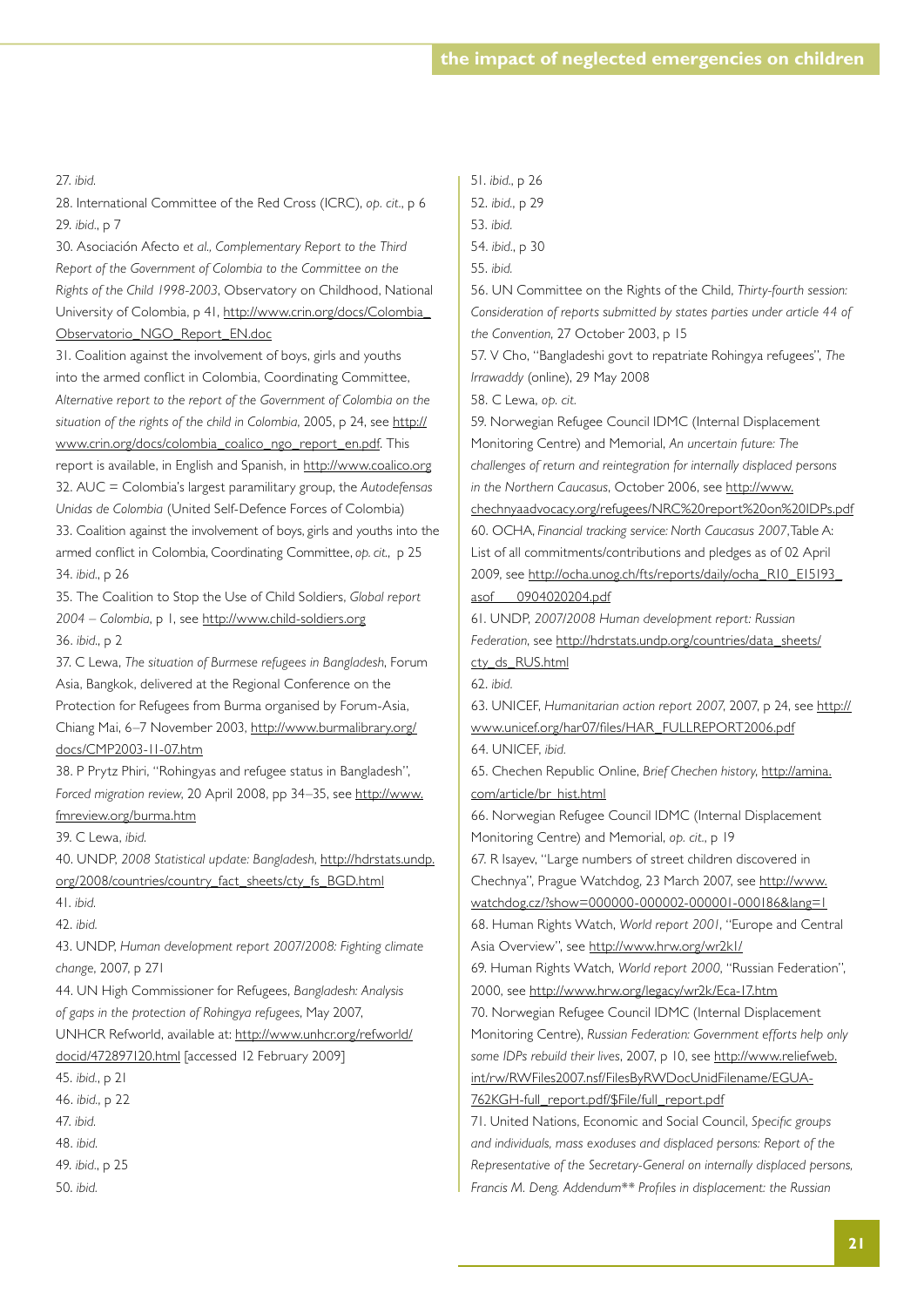*Federation*, E/CN.4/2004/77/Add.2, 24 February 2004, p 11 72. UN Committee on the Rights of the Child (CRC), *UN Committee on the Rights of the Child: Concluding observations, Russian Federation*, 23 November 2005, CRC/C/RUS/CO/3, see: [http://](http://www.unhcr.org/refworld/docid/45377eb50.html) [www.unhcr.org/refworld/docid/45377eb50.html](http://www.unhcr.org/refworld/docid/45377eb50.html)

73. Norwegian Refugee Council IDMC (Internal Displacement Monitoring Centre) and Memorial, *op. cit.*, p 20, see http://www. [chechnyaadvocacy.org/refugees/NRC%20report%20on%20IDPs.pdf](http://www.chechnyaadvocacy.org/refugees/NRC%20report%20on%20IDPs.pdf) 74. Lesotho Government Online, Ministry of Communications, Science and Technology, *Scars in Lesotho: A Report*, "Four ugly faces [of poverty and their scars in Lesotho", http://www.lesotho.gov.ls/](http://www.lesotho.gov.ls/documents/speeches/SCARS%20OF%20LESOTHO.htm) documents/speeches/SCARS%20OF%20LESOTHO.htm

75. UNICEF, *Multiple indicator cluster survey: Lesotho*, 2000, [http://](http://www.childinfo.org/files/lesothotables.pdf) [www.childinfo.org/files/lesothotables.pdf](http://www.childinfo.org/files/lesothotables.pdf)

76. The United Nations Office for the Coordination of

Humanitarian Affairs (OCHA) has the role of managing the CAP development process. Since it was established in 1992, the CAP has become the humanitarian community's principal tool for coordination, strategic planning and programming. See http:// [ochaonline.un.org/Coordination/ConsolidatedAppealsProcess/](http://ochaonline.un.org/Coordination/ConsolidatedAppealsProcess/tabid/1100/language/en-US/Default.aspx) tabid/1100/language/en-US/Default.aspx

77. United Nations Consolidated Appeals Process (CAP), *Lesotho drought 2007 flash appeal*, The United Nations Office for the [Coordination of Humanitarian Affairs \(OCHA\), p 2, http://www.](http://www.reliefweb.int/rw/RWFiles2007.nsf/FilesByRWDocUnidFilename/MMCY-75JNK5-full_report.pdf/$File/full_report.pdf) reliefweb.int/rw/RWFiles2007.nsf/FilesByRWDocUnidFilename/ MMCY-75JNK5-full\_report.pdf/\$File/full\_report.pdf

78. *ibid.*

79. UNDP, *2008 Statistical update: Lesotho*, http://hdrstats.undp. [org/2008/countries/country\\_fact\\_sheets/cty\\_fs\\_LSO.html](http://hdrstats.undp.org/2008/countries/country_fact_sheets/cty_fs_LSO.html) 80. UNDP, *2007/2008 Human development report: Lesotho*, see

[http://hdrstats.undp.org/countries/data\\_sheets/cty\\_ds\\_LSO.html](http://hdrstats.undp.org/countries/data_sheets/cty_ds_LSO.html) 81. *ibid.*

82. *ibid.*

83. N Ralengau, "Herd boys always do it with livestock, why not with education?", Lena, see http://www.lesotho.gov.ls/ [articles/HERDBOYS%20ALWAYS%20DO%20IT%20WITH%20](http://www.lesotho.gov.ls/articles/HERDBOYS%20ALWAYS%20DO%20IT%20WITH%20LIVESTOCK.htm) LIVESTOCK.htm

84. African Development Bank Group, *Lesotho: Country assistance evaluation*, 2001, p 4, see http://www.afdb.org/fileadmin/uploads/ afdb/Documents/Evaluation-Reports/00157937-EN-LESOTHO-[CAE.PDF; Chapters 1 and 2 of this report were jointly prepared by](http://www.afdb.org/fileadmin/uploads/afdb/Documents/Evaluation-Reports/00157937-EN-LESOTHO-CAE.PDF) the African Development Bank and the World Bank.

85. D Gill *et al.*, *Scoping study on child labour in Lesotho*, funded by the International Labour Organization, August 2003

86. United Nations Committee on the Rights of the Child, *Concluding observations of the Committee on the Rights of the Child : Lesotho*, 21 February 2001, CRC/C/15/Add.147

87. International Rescue Committee, *Five years later, a hidden crisis: Report from the IRC commission on Iraqi refugees*, 2008, p i, see [http://](http://www.theirc.org/resources/2008/iraq_report.pdf) [www.theirc.org/resources/2008/iraq\\_report.pdf](http://www.theirc.org/resources/2008/iraq_report.pdf)

88. World Vision, *Trapped! Unlocking the future of Iraqi refugee children*[, 2007, p 1, see http://www.iraqichildrentrapped.org/](http://www.iraqichildrentrapped.org/Downloads/wv_report.pdf)

Downloads/wv\_report.pdf

89. *ibid.*

90. UNICEF, *Immediate needs for Iraqi children in Iraq and neighbouring countries*, 2007, see http://www.unicef.org/ [infobycountry/files/Final\\_immediate\\_needs\\_Iraq\\_17May07.pdf](http://www.unicef.org/infobycountry/files/Final_immediate_needs_Iraq_17May07.pdf)

91. *ibid.*, pp 6–7

92. UNDP, *2007/2008 Human development report: Jordan*, see [http://](http://hdrstats.undp.org/countries/data_sheets/cty_ds_JOR.html) [hdrstats.undp.org/countries/data\\_sheets/cty\\_ds\\_JOR.html](http://hdrstats.undp.org/countries/data_sheets/cty_ds_JOR.html) 93. *ibid.*

94. H Mango, "Displaced Iraqi children heading back to school in Jordan", *At a glance: Jordan*[, UNICEF, see http://www.unicef.org/](http://www.unicef.org/infobycountry/jordan_40835.html) infobycountry/jordan\_40835.html

95. International Rescue Committee, *op. cit.*, p 3

96. IRIN (Integrated Regional Information Network), "Jordan: Cost of health care a major hurdle for Iraqi refugees", 27 March 2008, <http://www.irinnews.org/Report.aspx?ReportId=77480>

97. International Rescue Committee, *op. cit.*, p 5

98. UN High Commissioner for Refugees, *Summary of UNHCR's Executive Committee Conclusion on Children at Risk No. 107 (LVIII)* [2007, 5 October 2007, see http://www.unhcr.org/refworld/](http://www.unhcr.org/refworld/docid/496630b72.html) docid/496630b72.html

99. UN High Commissioner for Refugees, *UNHCR guidelines on formal determination of the best interests of the child*, 2006, http:// [www.iin.oea.org/2006/Lecturas\\_Sugeridas\\_2006/00-69422.pdf](http://www.iin.oea.org/2006/Lecturas_Sugeridas_2006/00-69422.pdf) 100. See<http://www.humanitarianinfo.org/iasc/>

101. IASC Standing Committee, *Advocacy for neglected crises: Towards an IASC advocacy strategy*, 65th Working Group meeting, 5–7 July 2006